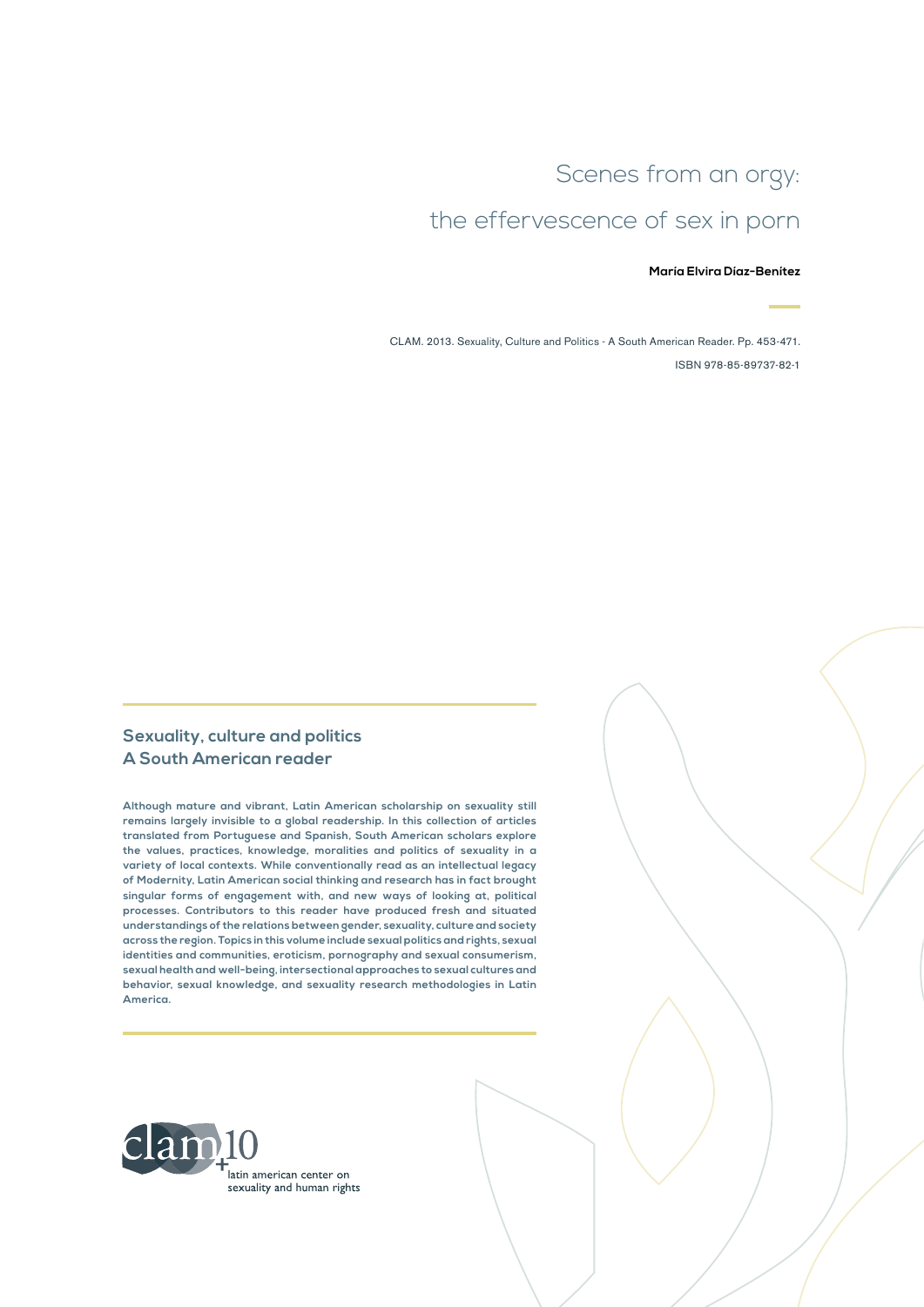## Scenes from an orgy:

## the effervescence of sex in porn<sup>\*</sup>

#### **María Elvira Díaz-Benítez \*\***

An orgy is a sexual activity that is undertaken by a group. This article discusses this practice based on an ethnographic account of the production of Brazilian pornography specifically the sort of pornography labeled as "hetero" in contemporary Brazilian distribution catalogues. The research which serves as the basis for my analysis was undertaken for my doctoral thesis, on the circuits of production of porn films in São Paulo.<sup>1</sup>

Today's orgies are part of a larger set of sexual practices that violate normative ideals of intimacy, conjugal ethics and mandatory couple-based sex. In metropolitan areas, individuals and groups engage in varied types of orgiastic encounters in sex clubs, swingers' clubs, saunas, fetish parties, dark rooms, cinemas, dance clubs and private parties. All of these venues serve as a backdrop for orgies and these, in turn, are vary greatly according to the sexual orientation, practices, and gender performances of their participants.

Precisely because orgies are set outside the legitimizing matrix of sexual norms, they are organized in a way that prioritizes anonymity, taking place in the dark or half-lit, and generally in places only known to the participants. Typically, even on the rare occasions in which they take place "in public"—such as in a porn theater—, not everyone present risks getting involved. Pornography takes advantage of and represents these conventions but, due to the nature of porn itself, it must necessarily change them. Porn is, of course, a market largely based upon the milimetric exhibition of bodies and practices, arranged to produce sensorial delight, particularly through vision. Porn orgies are thus paradoxically exposed to the light, sold in corner newspaper stands, or passed across the counter at any video rental store in the nation (just like other sorts of porn),<sup>2</sup> transforming it into a public act.

<sup>\*</sup> Translated from Portuguese by Thaddeus Gregory Blanchette. Originally published as: DÍAZ-BENITEZ, M. E. 2009. "Retratos de uma orgia: a efervecência do sexo no pornô". In: DÍAZ-BENITEZ, M.E. & C. E. FÍGARI (Eds.). 2009. *Prazeres Dissidentes*. Rio de Janeiro: Garamond. P.565-593.

<sup>\*\*</sup> PhD. Assistant Professor at the Graduate Program in Social Anthropology, Federal University of Rio de Janeiro, National Museum.

<sup>1</sup> I thank my mentor Gilberto Velho for his many contributions to this article. I thank Fernando Rabossi and Osmundo Pinho for their valuable suggestions, and Rafael Gutiérrez, Andrea Lacombe and Deborah Bronz for their careful reading. Special thanks to M. Max, Sérgio Morita, Giba Donatelli, Fernando Marques, José Gaspar, and Ricardo Renaurt for allowing me to attend their shoots.

<sup>&</sup>lt;sup>2</sup> Translator's Note: Pornography is often sold at newsstands in Brazil.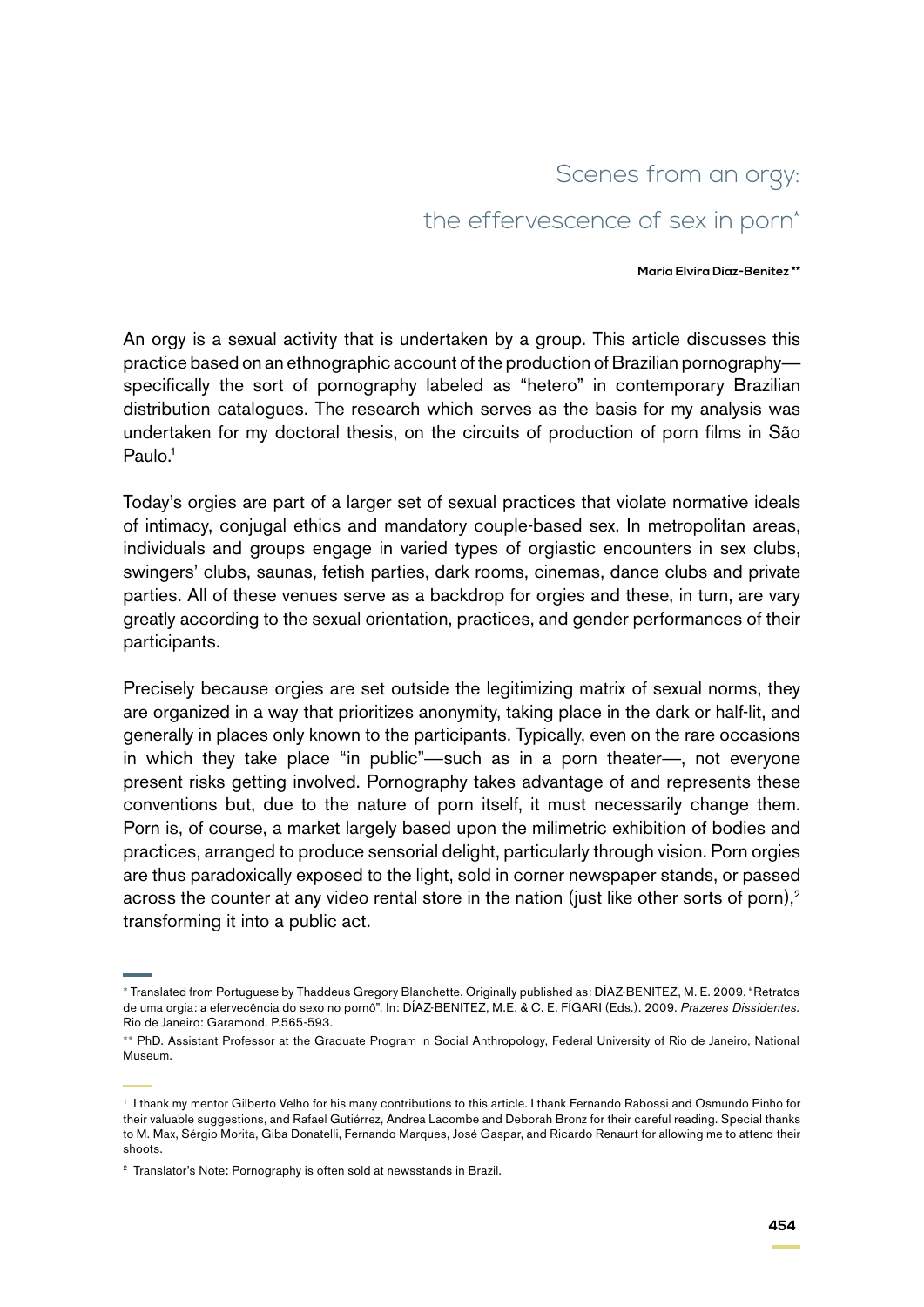The orgies produced for Brazilian pornography are generally inspired in the various themes and contexts mentioned above. However, when we turn to hetero films specifically, we find that the most recent almost always revolve around the theme of Carnival and, for that reason, are generally released to the market in February. These films highlight portrayals of sexuality that both defy and play with typical sociological understandings of orgies as events that shake the social order. They are set in a time and place (Carnival) that is notorious for their inversion of values and for creating a momentary relaxation of social coercion with the function of regenerating the social body (c.f. Maffesoli, 1993).

During my research, I accompanied six orgies, all connected to Carnival festivities. One of these was organized by a well-known *carioca*3 porn producer in November, 2006. The other five were organized by different *paulistana*4 companies in November 2007. I also accompanied and participated in the pre-production of three of those orgies.

In this article I analyze the porn orgy as an event in and of itself: if we start from the principle that porn reveals a form of knowledge regarding sex, then what do porn orgies seek to reveal? What is the discourse about sexual practices that pornography highlights through the orgy? What do bodies engaging in collective sex tell us? To this end, I will present an ethnographic description of the orgy, paying attention to the practices which take place during this event, in an attempt to better understand what porn orgies have to say about sexuality, transgression and gender. The fact that these orgies are set during Carnival also leads me to ask what symbolic connections are forged between that celebration and sexuality, a topic to which I will return briefly in my conclusions. Why does porn, when it deals with heterosexual arrangements, emphasize this mass event in order to represent collective eroticism?

Two points must be highlighted regarding the "heterosexual" nature of these orgies. First of all, these representations generally include sexual practices between women, even though the films themselves are marketed (and in fact thought of) as hetero. Secondly, there are also Carnival-related gay porn films. During my research, however, I discovered that the Brazilian production of Carnival-themed gay porn has dropped to the point of almost disappearing completely. Gay orgies continue to be filmed, but Carnival is no longer a privileged script. I will briefly address this issue in my conclusions, and pose questions for the future study of orgies in the porn industry.

For now, however, we must turn to some sociological analyses of orgies that are useful to situating my ethnography, and which will also underline our further consideration of why orgies are so associated with Carnival in Brazilian pornography.

<sup>3</sup> Translator's Note: *Carioca* refers to people, things and phenomena associated with Rio de Janeiro.

<sup>4</sup> Translator's Note: *Paulistano/a* refers to people, things and phenomena associated with the city of São Paulo.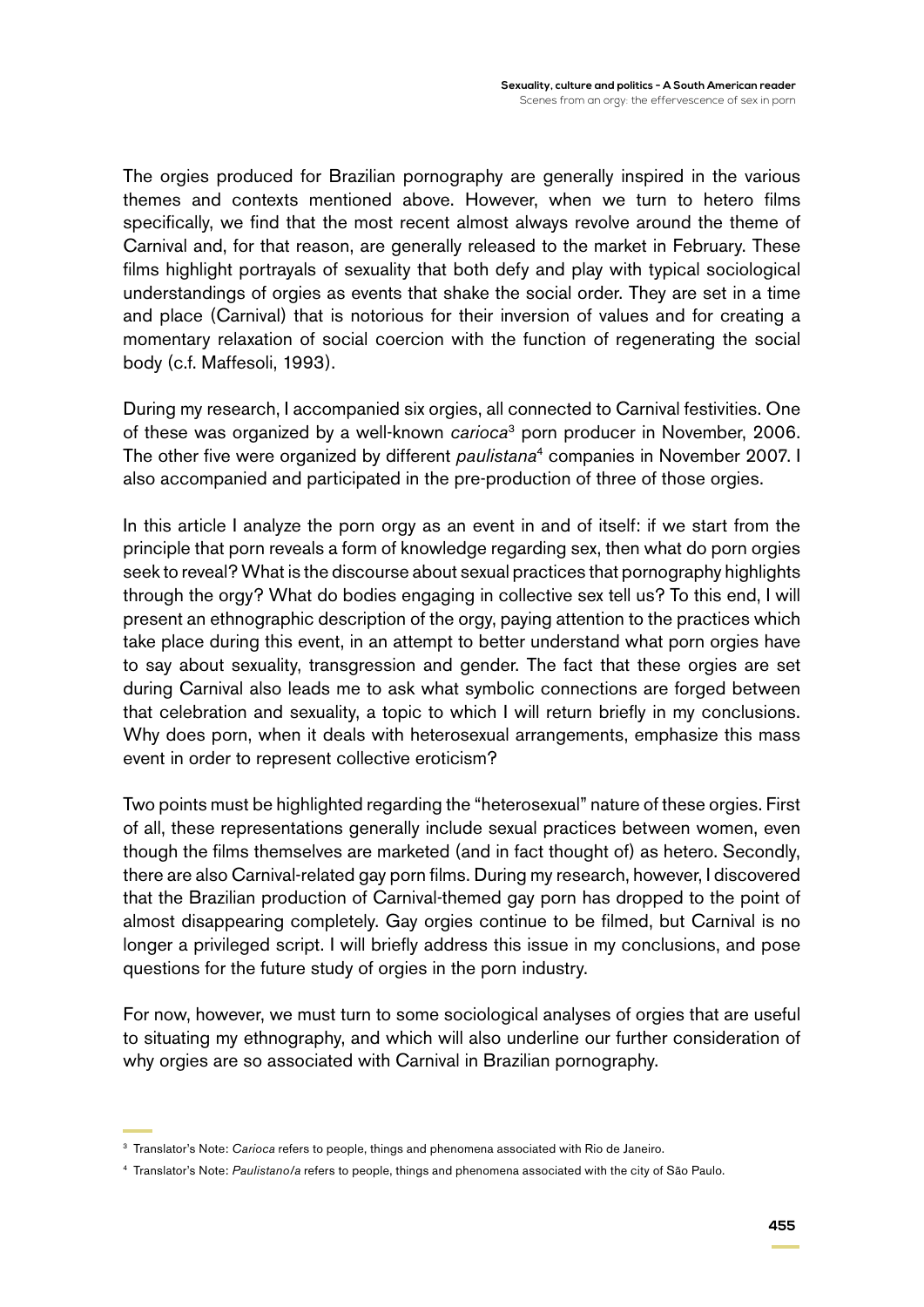## **"Conformist" orgies and "Rebel" orgies: different statements regarding sexuality**

In his scholarly review of orgies in the history of the West, English historian Burgo Partridge (2002) classifies orgies in two types: *conformist* and *rebel*. In the first two chapters of his treatise dedicated to the conformist variant (Greek and Roman), Partridge explains the ideological differences regarding sexuality and society present in both sorts of orgies. Later, the author looks at orgies and other sorts of rebellious sexual practices from the Middle Ages on, visiting the Renaissance, the 18<sup>th</sup> century, the Victorian, era and the first half of the 20<sup>th</sup> century.

Conformist orgies are those which are part of the social itinerary and occur during recognized and accepted moments. Ritual in nature, they do not transgress the boundaries of socially acceptable sexuality, but are integrated into normative sexual practices. According to Partridge, many different celebrations in Ancient Greece where orgiastic in nature: Dionysian, Lenean, Elaphebolian and Aphroditic festivities in particular. These had banquets subsidized by the State in which the exaltation of pleasure pushed participants to achieve a state of *teleolepsia,* or communion with the divine. Ceremonies involving alcohol, dance and sex were understood as a form of religious veneration. Orgies were thus "religiously ennobling" experiences (Partridge, 2002). At the same time, these events praised hedonism as an ethical doctrine and a fundamental objective of life itself, its goal being the liberation of sexual tension. Many of these festivals had a distinctly national character and, as they approached, society would begin to prepare for them, with (for example) periods of abstinence. Partridge also explores Roman bacchanals, in which sex between young men and women was the center of attraction. He delves into the excesses of the licentious behaviors of several Roman emperors, highlighting Caligula.

There is a connection between the conformist orgies analyzed by Partridge and the social function of the orgy, as analyzed by French sociologist Michel Maffesoli in *The Shadow of Dionysus* (1993). According to this author, the orgy transgresses social order, but this transgression is socially accepted. In this fashion, the orgy is part of a larger group of "order disturbing" phenomena present in many different societies the Buffoon Ritual of certain central American indigenous groups, for example, or the Zuñi's Sacred Clown. It is thus an "anthropological structure" (Maffesoli, 1993:151). The Dionysian and orgiastic festival thus represent "the redemption of existence" and propitiate the "restoration of a societies' peculiar virtues" (Maffesoli, 1993:97). This is its social function.

Thus, the effervescence implicit in the orgy is "legitimate and necessary" (Maffesoli, 1993:97). An orgy is understood in the purely Durkheimian sense as an occasional antidote that contributes to social cohesion and congregation, AND that reaffirms (as explored in *The Elementary Forms of Religious Life*) feelings that a community already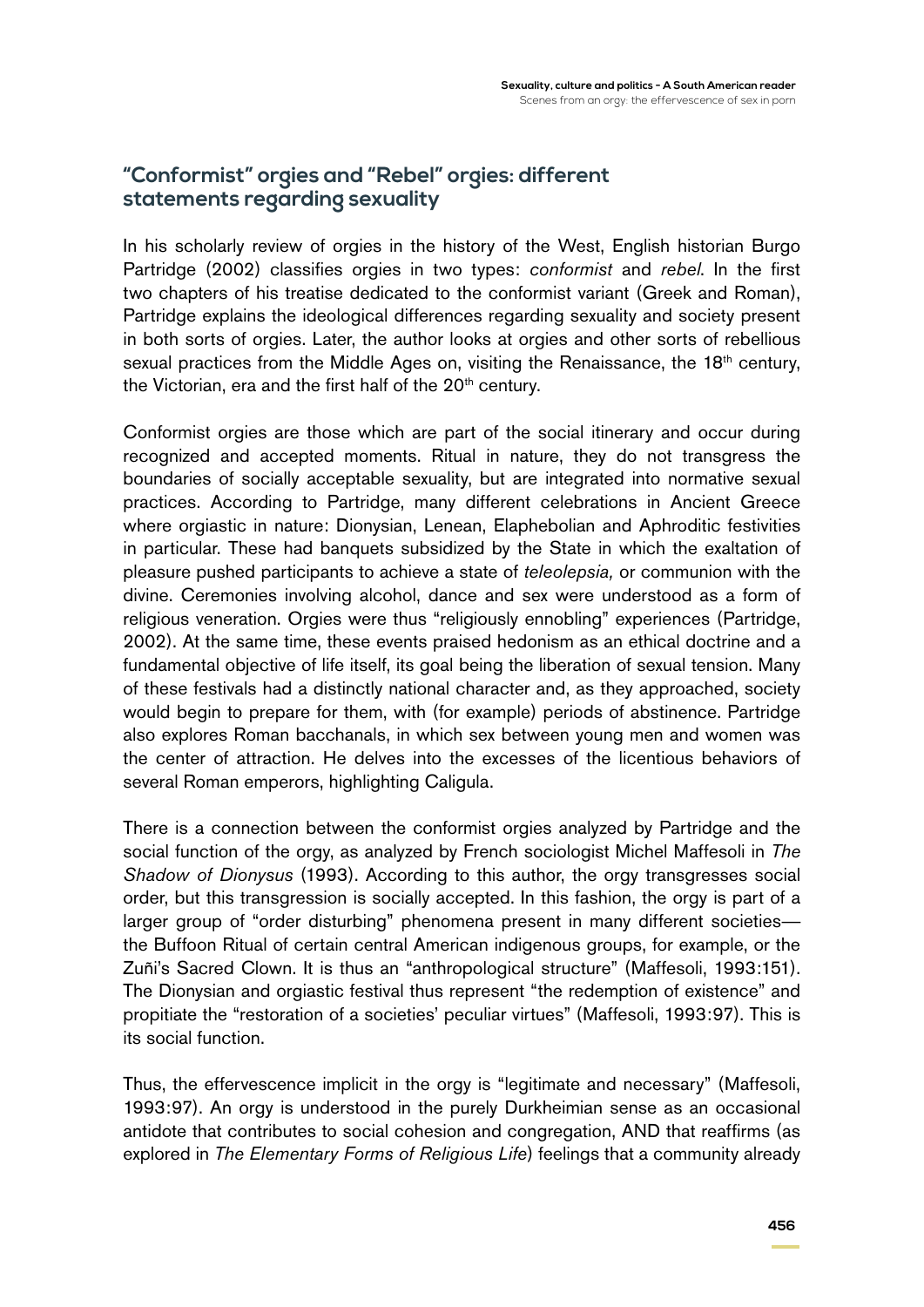has about itself. The orgy is ritualized and is thus connected to the symbolic position collective sex occupies in the social structure. As a ritual, the orgy has its space in time: *initiation rituals*. Maffesoli (Maffesoli, 1993:106) cites the practice of tantric sex, *Cakra*  (the wheel), whose function is "to recapture all the erotic fluids lost to cosmic cycles." Mircea Eliade (1959) describes several orgiastic rituals associated with situations of birth and funeral symbolism, some of which transgress society's habitual norms, ritualizing violence and conflict as a means of re-establishing balance. As a rhythm in time, orgies are also rites of passage of seasonal change: here we can cite the Eskimo winter festivals described by Marcel Mauss (1974), the Chinese Taoist rites that allude to erotic initiations and the circulation of sex in consonance with spiritual integration and the cyclic process (Maffesoli, 1993:165) among others.<sup>5</sup>

In other words, the orgy functions as social catharsis. It "counterbalances a particular imposition and thus restores a global equilibrium" (Maffesoli, 1993:99). This explanation of the orgy's cathartic function is echoed in Partridge's definition:

> An orgy is an organized explosion of energy, an expulsion of accumulated hysteria caused by abstinence or repression. As such, it tends to be hysterical or cathartic in nature […] serving, ultimately, to not only relieve the tensions caused by abstinence, whether this be necessary or unnecessary, but also, in contrast, to awaken the appetite for the massive moderation that is an inevitable part of quotidian life. For this reason, it has been used by the different groups of Ancient Greece and even, much against their will, by the medieval Christian Church. (Partridge, 2002 [2004:9-10])<sup>6</sup>

Partridge's notion of *catharsis* transcends *conformist* orgies. The *rebel* orgies whose history Partridge analyzes had a cathartic character in that they resisted repression. From collective rituals which used orgies as an escape valve for the instincts, as in the Greeks case, orgies went on to practiced by individuals and sectors of society running against established values. Partridge analyzes the differences in the social panoramas of orgies in several key cases: medieval heresy (always remembering that those accused of heresy had supposedly taken part in sexually licentious behavior, witchcraft and bestiality); the dissolute men and women who violated the mores of English Puritanism in the 17<sup>th</sup> century and who transformed 18<sup>th</sup> century London into a city of brothels and prostitution. The eccentricities of some of men and women were understood as perversions by the surrounding society. Among them, Casanova and the Marquis de Sade were seen as celebrities. According to Partridge, the early 20<sup>th</sup> century also saw the rise of such rebellious figures as Rasputin and Aleister Crowley.

Many representations and readings of orgies can also be found in literary and

<sup>5</sup> Mafessoli cites H. Máspero. 1937. Les procedes pour 'nourrir l' spirit vital' dans la religion taoiste ancienne. Journal Asiatique, V, CCXXIX, fasc. Apr.-Jun.-Sept. p. 404 passim, as his source.

<sup>&</sup>lt;sup>6</sup> Revision note: This quotation was translated back to English from the Portuguese version: PARTRIDGE, B. 2004. Uma história das orgias. São Paulo: Planeta do Brasil.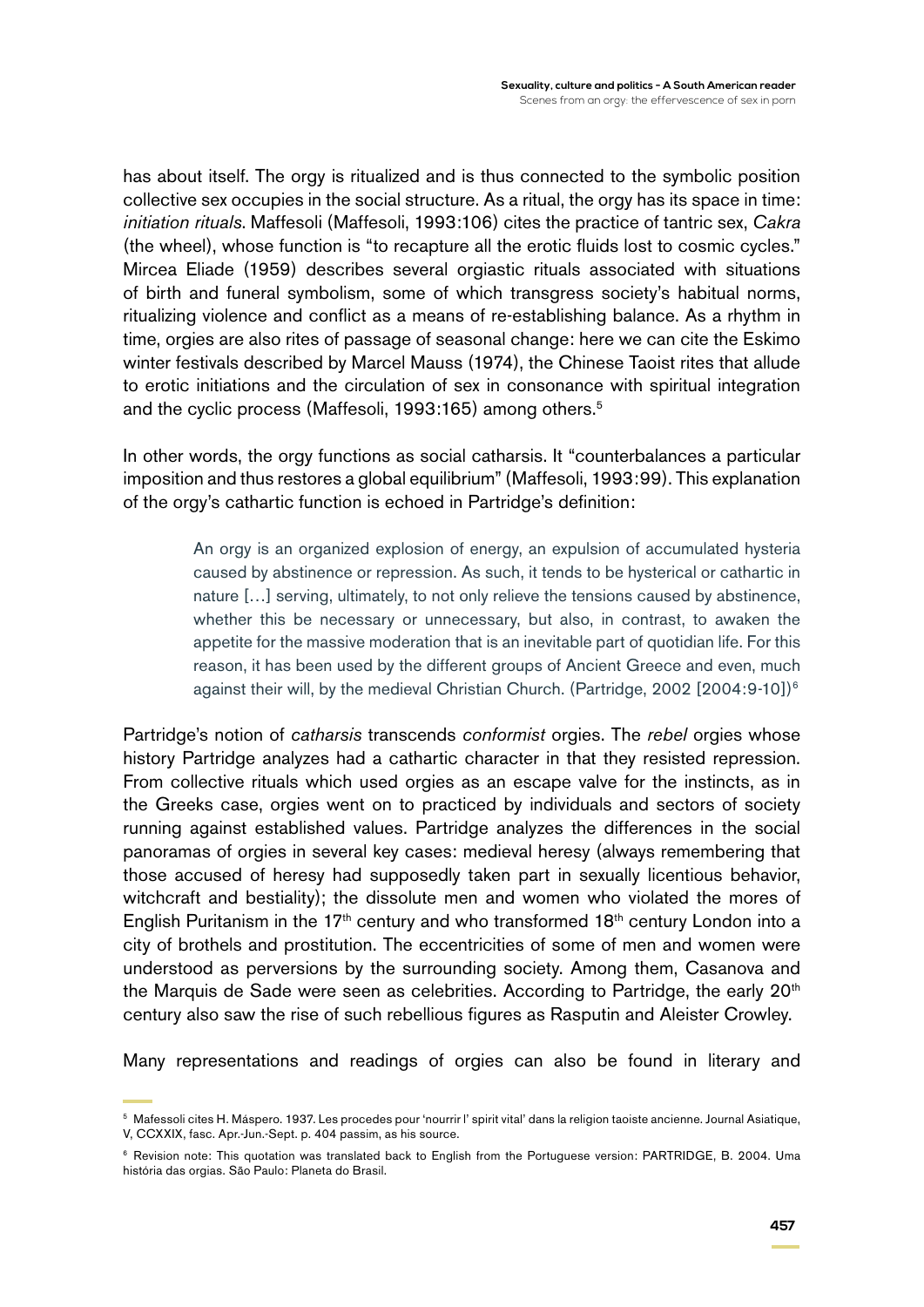cinematographic works from the second half of the  $20<sup>th</sup>$  and the first decade of the  $21<sup>st</sup>$ centuries.7 In these, one can find the ritualistic nature of orgies linked to their function as social catharsis, either as rebellion or dissidence against "legitimate" sexual values, or as a simple search for pleasure. Pornographic cinema has also highlighted orgies. They were the "happy ending" of many films shot in the 1970s.<sup>8</sup>

I argue that orgies represented in pornographic films can be thought of as rebellious orgies if we take into consideration that in many corners of society porn is seen as the "dirty" side of eroticism, "the imprisonment of the erotic within mass culture" (Kovel 1991, p. 165), the literature of sexual deviance, or literature enjoyed by the mentally ill and the sexually dysfunctional (Clowes, 1993). In this sense, both orgies (rebellious and dissident) and pornography symbolize, are grounded on, transgression. However, in affirming this, we must not lose track of two aspects: porn orgies are produced and offered as merchandise as part of a continuum. Their meanings must thus be understood within a different political economy of sexuality. On the other hand, porn discourse regarding orgies stretches beyond their cathartic function, even when they play with the context of Carnival—a moment of social catharsis, according to Maffesoli (1993).

I believe that the driving force behind contemporary urban orgies (swinger's parties, dark rooms, sex clubs, etc.) is sensorial pleasure in and of itself; and pornographic representations that can understood within that framework. It can be said that every pleasurable encounter is in and of itself cathartic. Catharsis, however, is not the main motive behind contemporary orgies. They are, rather, part of larger landscape of hedonism and do not necessarily respond to abstinence or repression, as Partridge would have it.

### **Porn, orgies and Carnival**

Let us think of the orgy as a dance in which bodies simultaneously engage in sex in the midst of a frenetic and effervescent choreography. Each one of the acts executed and the bodies that participate in the orgy bring forth discursive practices that are key to the interpretation of what pornography seeks to claim regarding sexuality. Porn is deliberately trying to *generate an effect*. It seeks to sexually excite those who watch it and orgies, by their very nature, permit porn to link together several different representations of sexual practices and to exacerbate these. Within the mainstream porn productions that I accompanied during my research (more specifically, that modality of "hard core",

<sup>7</sup> See, for example, *Brave New World* by Aldous Huxley; *Terra Nostra* by Carlos Fuentes; *El Fiord* by Oswaldo Lamborghini; *Perfume: The Story of a Murderer* by Patrick Suskind; *The 120 Days of Sodom* and *Filisophie du Boudoir* by the Marquis de Sade. Films include: *The idiots* by Lars Von Trier; *Short Bus* by John Cameron; and *La mirada del outro* by Vicente Aranda.

<sup>&</sup>lt;sup>8</sup> Orgies found their high point in 1979 with Caligula, by Tinto Brass, which rocked the seventh art and has since become a cult film.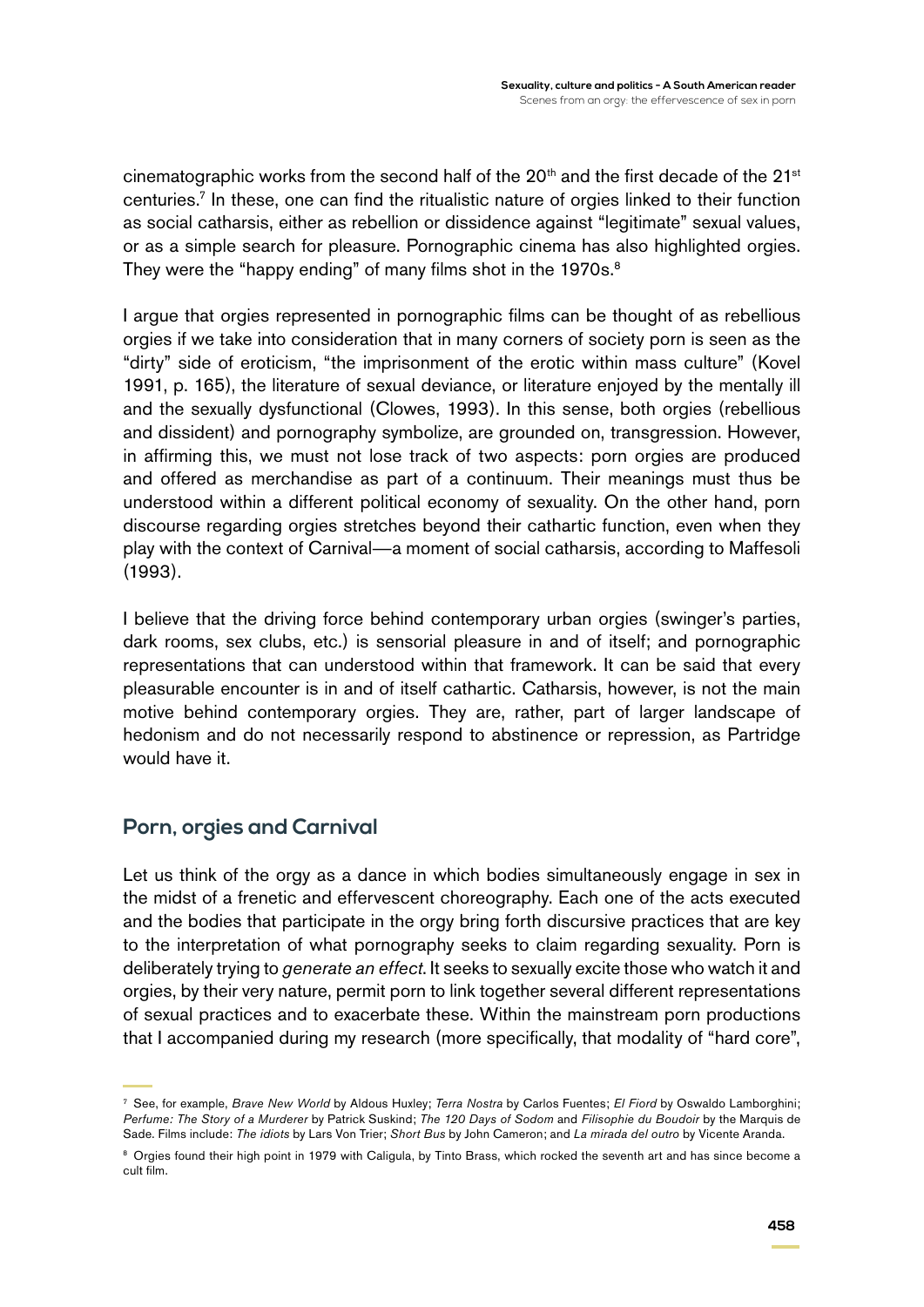involving explicit sexual intercourse, privileging heterosexual and lesbian combinations), orgies represent the most effervescent moment of pornographic sex. For this reason, instead of simply describing the details of these orgies, I will concentrate on the performative mechanisms through which pornography functions as device.

When setting up the practices that will take place during an orgy, porn film directors define which couples and triples should obligatorily have sex at some stage of the performance. These groupings are generally made up of girls and *studs* that have had success in the porn market and whose sexual interactions are expected to boost the film, increasing sales potential. Among these groupings, the directors will set up interracial couples, particularly blonde women and black men. The ways in which bodies are arranged and exposed in this inter-racial category invite for many readings. Let us just say that this pairing is constructed as "exotic," deploying a sexual fetish that is recurrent in our society. Additionally, the inter-racial encounter talks to the "spirit" of the Carnival setting: a moment of relaxation or inversion of social norms where differences can meet. The porn orgy avails itself of this imagery and highlights it.

Drinking is permitted during the orgies, a point that stands in contradiction to the normal routines of porn movie production. Alcohol consumption is allowed at orgy shoots because it is presumed that it will help ease actors into the setting and make their bodies loosen up, increase their libidos and create a mood in which sex will happen naturally. Better yet, alcohol is expected to enable the sex to take on sublime characteristics and become fervent enough for us, the viewers, to experience sexual desire in body and soul. Alcohol consumption supposedly enables true sexual arousal, allowing actors to go beyond their capacity for theatrical interpretation which generally governs collective performance during porn shoots. Alcohol, in this context, is the great companion of Eros: flattening territory so that acts can take place. In the same way that alcoholic beverages are used in many societies in ceremonial rites to mark moments of corporate existence or playful integration, in orgies, alcohol becomes one of the leading enablers of sociability: "drunkenness is, at the same time both a cosmic initiation (loss of self) and an erotic initiation (a collective aggregation)" (Maffesoli, 1993:120).

Several actors and actresses have confirmed that the effects of alcohol (beer and whiskey, usually consumed in combination with the caffeine-boost Red Bull,) are key to make an orgy a truly effervescent event. Their effect—according to Maffesoli—is the "amplification of the individual into the collective body". Alcohol thus has an aggregating function: "its flux, its liquid and subtle aspect, is at the same time that which links," as is the case in a feast (Maffesoli, 1993:125).

Besides elevating sex and improving the performances of the actors, alcohol is itself an actor in the orgies. It must appear in the scene, complementing it in the same way as samba music and costumes. The pornographic device could not effectively postulate Carnival—as the social site, par excellence, for collective sex—without it.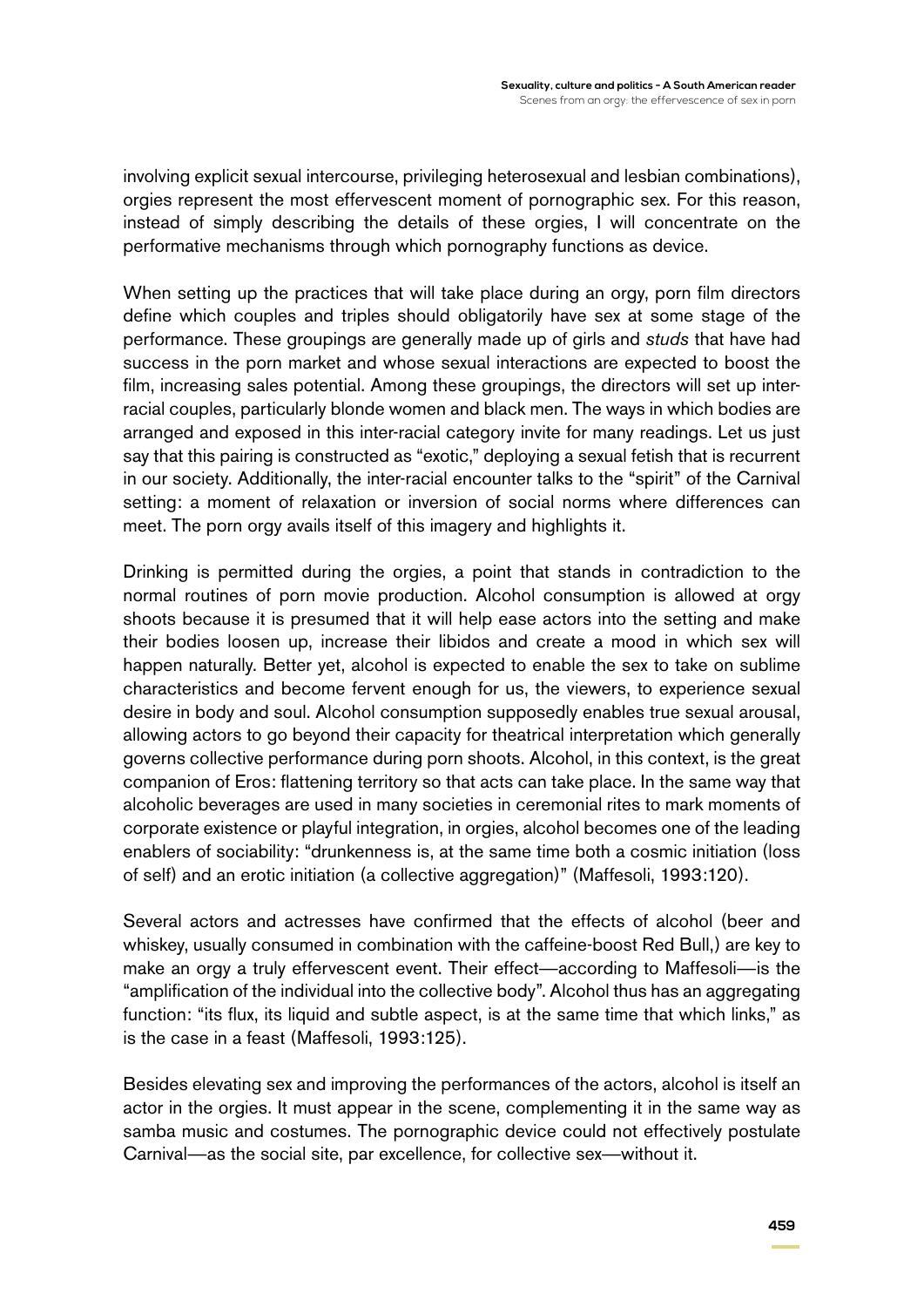The more experienced cast members consider orgies events which break with the everyday routines of porn production. For this reason, there is a certain degree of expectation regarding the event. Everyone knows when the shoot is expected to take place and rumors run rampant in porn actors' networks regarding to locations and the pay for participating. Many agree to participate in the shoot, even when the pay is low (some producers pay around R\$300 (US\$150) to women, R\$200 (US\$100) to men, and up to R\$50 for walk-on roles). As is the case with the population in general, orgies incite the sexual imagination of porn actors. Some professionals would in fact participate for less money or even for free, as to them orgies are something of a fetish and something which is located outside their normal sexual itineraries. In contemporary urban societies, orgies are to some degree an extraordinary event, practiced with fruition by but few collectives. They are in fact quite infrequent, even in pornographic representations.

The character of the orgy as a feast brings up several particular issues. In regular pornographic productions, where sex is practiced by couples exclusively, disciplinary ideals of intimacy (as generated in the West by various devices) are quite apparent. In setting a sex scene in public and putting it up for sale, orgies exceeded the normal pornographic transgression, becoming contained statements regarding of extraordinary promiscuity. Such statements stand in frank opposition to discourses regarding sacrosanct conjugal ethics. Such transgression is accentuated by the fact that in several of porn productions that I accompanied group sex practiced is practiced without condoms.

Orgies on the one hand break with certain daily routines of porn production while simultaneously, on the other hand, others are highlighted. Anal sex stands out as one to the latter category. This practice, also known as *backdoor* in the world porn market, has been a porn attraction since the 1970s, becoming one of the most important branches of industry in the 1990s, especially in the U.S. (Leite, 2006:226). Today anal sex is no longer a simple modal form of pornography. It overlaps and intersects with porn mainstream to the point of being considered mainstream in its own right, as part of the usual repertoire of key sexual (dis)positions. In the network of producers that I researched, performing anal sex is now considered a "must" for women who want a career in porn or even want to temporarily become part of this universe. 'Saying no to anal' can close the doors of the industry to a person, or restrict them to an extremely ephemeral role.

According to Jorge Leite (2006), anal sex is perhaps the quintessentially damned sexual delight. It offends and transgresses because of its practitioners have been historically delegitimized by almost all fields of human knowledge: from religion to psychoanalysis, witchcraft to medicine. Although officially interdicted, anal sex "is the most widespread 'unconventional' practice in current porn productions, as the practice that opened the doors to the spectacularization of unconventional themes within mainstream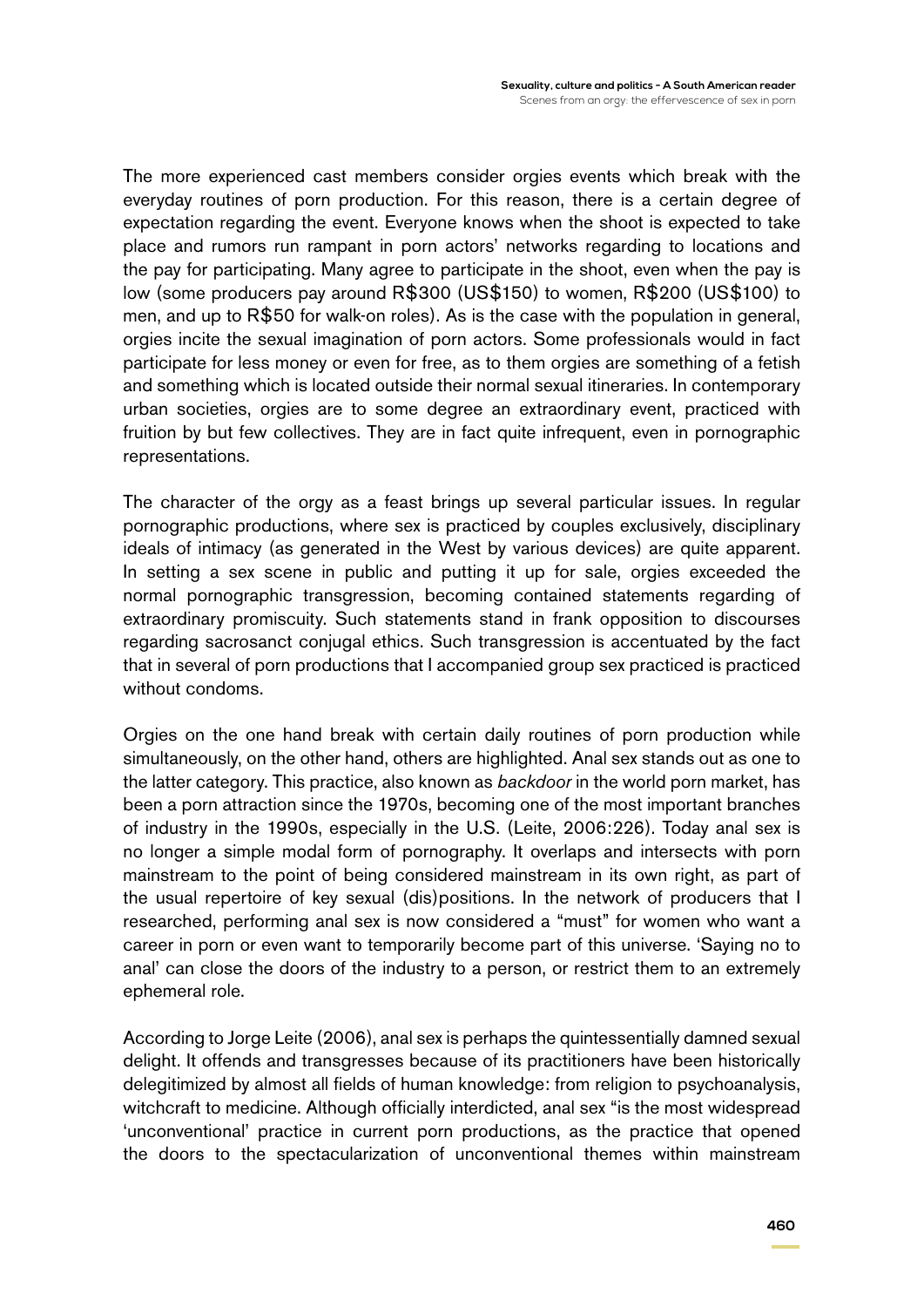pornography" (Leite, 2006:226). The anus, historically excluded as a locus of pleasure, is clearly and directly vindicated by pornography, which overrates anal enjoyment. In porn, the anus is celebrated as an orifice that receives the penis, a member which, in turn, gives the anus porn value. $9$ 

In Brazilian porn, anal sex takes on other connotations. For one thing, it obeys a certain representation of nationhood, a sexual imagery centered upon a gendered part of the body: the female bottom. Many authors have commented the Brazilian esthetic ideal of prominent, rounded rear-ends directly (Kulick, 1998; Parker, 1991). Brazilian film-maker Arnaldo Jabor considers the female bottom to be the national symbol (Jabor, 1993, p. 12 apud Kulick, 2008, p. 90) He points out that its celebration annually achieves notable heights during Carnival. Brazilian pornography makes use of several concepts and stereotypes regarding Brazilian bodies and sexualities, combining eroticism and exoticism with racialized and nationalized imagery. If asses occupy a privileged space in porn in general, in Carnival-themed films, they emphatically become part of discourses which highlight "Brazilianess," projected as a typical characteristic of the nation, as something which makes Brazil stand out. These stereotypes are over-utilized by both Brazilian and foreign porn producers, with the latter group periodically installing themselves for short periods in São Paulo or Rio de Janeiro in order to use local talent to shoot features later commercialized on the international market.

Pornography also treats the carioca Carnival in a very specific way. In an interview for *Ele Ela* magazine*,* John Stagliano was asked,10 "Is it true that in your creation of Buttman you were inspired by camera shots taken at Rio Carnival Balls"? He responded:

> Hmmm... Yes, to a certain degree. I spent the 1988 Carnival in Rio and, in '89, I made the first Buttman. I wouldn't say that I was inspired, but I was certainly affected by all that. I thought it was really sexy to have the camera focus on women's asses, with them looking at the camera. I'd never seen someone spend so much time filming ass! This was a new thing for me and it did affect me.

Carnival orgies spend a lot of time focusing on the numerous and exuberant female asses on display on the set. The cameramen lie on the ground and shoot them from below. Directors emphasize the need for actresses who know how to samba, or at least shake their thighs well. The cameras close in on the actresses' bottoms while they dance or during penetration. But bottoms are not the only thing which is emphasized, however, for pornography is characterized by the detailed exhibition of plasticity of the human body and—in this case—the stretch capacity of the anal orifice. In order to better display this, actors interrupt penetration and expose the anus to the camera lens while

<sup>9</sup> This state of affairs is altered by *fist fucking*, or fist penetration, a sexual practice and cinema genre in which neither penetration by the penis nor ejaculation take place, therefore transgressing pornographic conventions (See Sáez, 2003).

<sup>&</sup>lt;sup>10</sup> John Stagliano owns of Buttman, one of the main US porn producers and the founder (together with Stanley Miranda) of Buttman Brasil. *Ele Ela* magazine, year 39, edition 438, jul. 2008.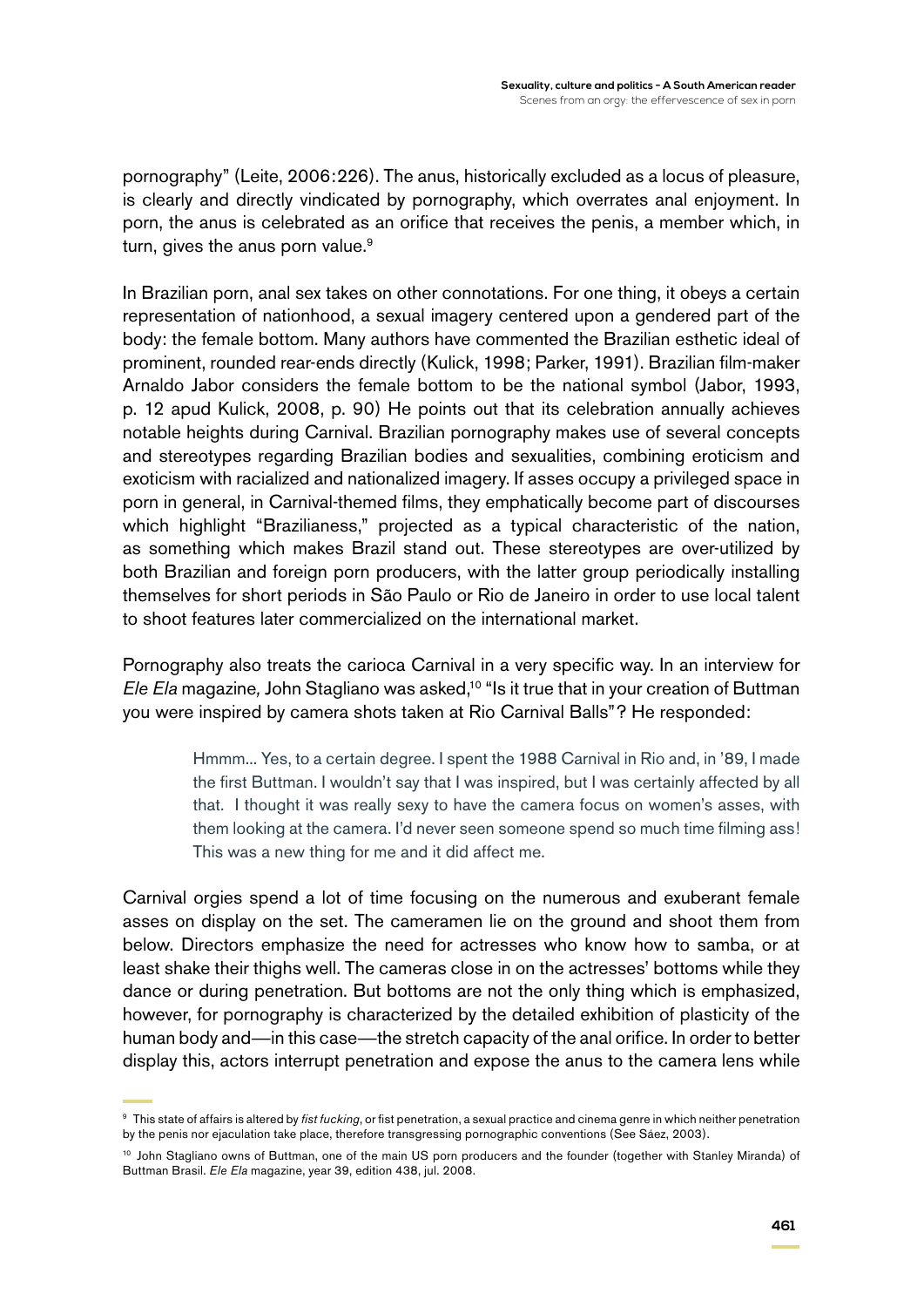they lick it or introduce their fingers in it. In this exhibition of the anus, one of the signs relevant to the discourses of sex elaborated in porn is its *moisture*, used as a metaphor for effervescence or as evidence of sexual arousal. The actors attempt to show a dilated, lubricated anus. To this end, they often use saliva as a lubricant. They energetically spit into the orifice to simultaneously demonstrate realism and exaggeration.<sup>11</sup>

The exhibition of the dilated anal orifice is common throughout current commercial pornography, also in films in which women engage in sexual relations with dogs or horses. Looking at films of another genre, catalogued as *bizarre* in the porn market, I agree with Leite's (2006:235) argument that in those the exposition of anal dilation is related to a "freak show" esthetic of "the largest mouth in the world" sort. In such exhibitions, the grotesque is an integral part of the esthetic, showing off the orifice's flexibility as well as its capacity to take in numerous objects: a mouth that can hold three billiard balls; an anus that can hold three dildos or two eggplants, etc.

If the goal of grotesque esthetic is to shock (and seduce), as Leite affirms, in more conventional porn films the exhibition of the anus seeks to excite the spectator by investing on realism and exaggeration, as mentioned above. In porn's search for realism, *pain* is sometimes as effective as pleasure when specifically representing female sexualities or the sexualities of those who are penetrated during copulation. The expressions on women's faces during anal sex semiotically combine pleasure and pain, demonstrating a pain which causes pleasure and a pleasure which is rooted in pain,<sup>12</sup> with pleasure dominating the equation.

In orgies, however, sexual practices take on a "playful" tone, as if to indicate that, aside from participating in an effervescent collective sexual act in which "[almost] anything goes", one is also partaking of the spirit of Carnival, a context in which laughter and sexual playfulness are part of socialization. In keeping with the theme of Carnival as a window for displaying bodies for and during sex, these orgies also generally include an actress or drag queen who plays the role of show hostess. This person moves through the orgy, watching closely the sexual acts on display and asking the performers what they are feeling at that precise moment, directing the camera to close in on details of the sexual interaction and describing these in grandiloquent terms. The organizers of Carnival orgies thus expect the actresses and actors to play with the camera and the hostess, even during sex and notwithstanding the complexity of the sexual act they are engaged in. In one of the orgies I witnessed, an actress grabbed the microphone from the hostess' hand and, in one swift movement, stuffed it into her anus. As soon as she took it out, the camera zoomed in to better catch that orifice's dilatation. The actress then completed her performance shaking to samba and loudly guffawing.

<sup>11</sup> Sex without condoms is also taken to emphasize the "realism" which producers want to impress upon spectators.

<sup>&</sup>lt;sup>12</sup> Pain is understood as a mechanism to achieve pleasure in productions classified as "sadomasochistic," where this is taken to its ultimate consequences. Pain itself is also a component of productions which include sexual practices such as coercion and rape.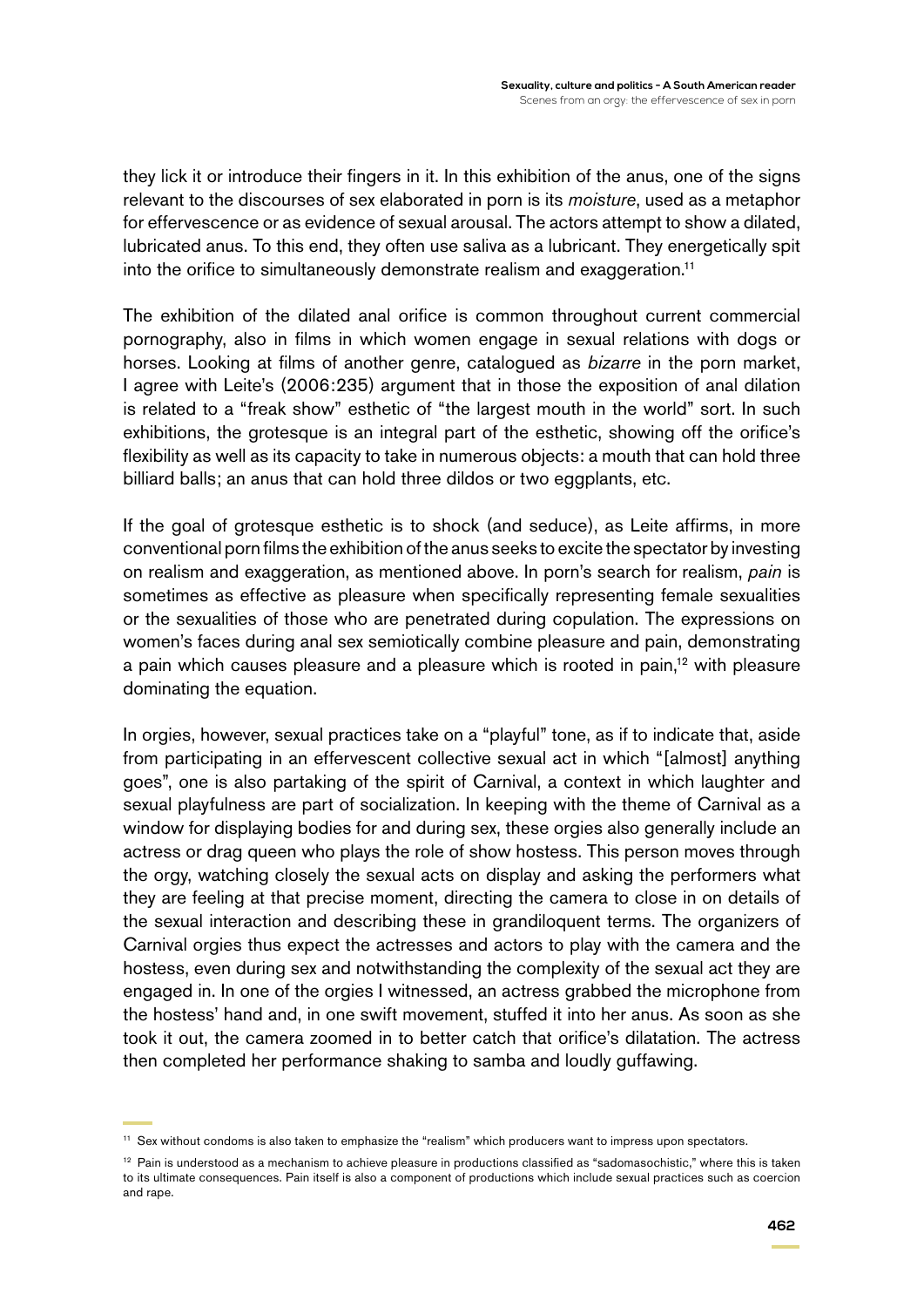Mainstream porn does not disobey sex and gender roles. To the contrary: it ratifies them. When dealing with men, the focus is on their virile bodies, activating male heteronormativity. Masculinity is symbolic capital in this esthetic and, for this reason, actors are acutely aware of the way their bodies are shot in any given scene. At them, their sexual performance must demonstrate extreme vigor. In the orgies, the discourse of virility is accentuated: the films try to leave no doubt that only true studs are able to penetrate and sexually satisfy several women, one after another. There is also a tacit prohibition with regards to things that could situate men in the feminine role. Many actors claim that under no circumstances—not even during Carnival—would they let the actresses "finger" them (i.e. use fingers to penetrate their anus). Other actors mention how difficult it is to them to take part in a dual penetration of a woman, given the physical proximity of another actor's penis. Finally, still other actors remark that they won't give oral sex to actresses' whose clitorises are too big, "like a dwarf penis."<sup>13</sup>

There are also several uncommon practices which might be construed as ambiguous in the porn universe. For example, in one of the orgies I observed, an actor who was well-known on the porn circuit for his exceptionally large penis, doubled over and, in the spirit of "anything goes," performed oral sex on himself. Masturbation is also a highly valued practice in pornography. If, according to Foucault (1979) the *masturbating child* was cast as a perverse character during the 18th century and the practice itself (although quite common and quotidian) is either indulged in private or (rarely) for medical or therapeutic purposes, in porn it is engaged in publicly. It is also one of the most commonly recurring acts and thus, in a sense, is one of porn's most truthful representations of sexual activity. Masturbation takes place in every film, either in opening sequences when the women dance sensually; when performers change from one sexual position to another; or at the moment of ejaculation, when the meaning of the practice is capitalized. However, masturbation has its limits. The hand can touch that which the mouth cannot. It is understood that only the mouth of a woman or of a feminized being can suck a penis. A stud cannot, even if it is his own penis, since engaging in a feminizing act is deemed "weird" and "queer." The man who engaged in self-fellatio was labeled "nuts" by several other members of the cast.

In short, mainstream porn films create discourses of excess: excess of enjoyment and effervescence; excessive sex, "without tenderness," dislocated from, and transgressing, the devices of romantic love. There are also excesses in the practices and uses of the body, in the limits of its physical elasticity. As Sáez would have it (2003): "pornography is a genre that produces gender." I would add that porn produces a "hypergender:" *excessive masculinities* and their counterpart, *excessive femininities*. In arguing this

<sup>13</sup> For this reason the two *travestis* that participated in this orgy performed exclusively as hostesses. In the Carnival orgy shot by the same producer in 2006, a *travesti* performed as actress. This, however, was an exception to the rule and it was authorized due to her status as a celebrity (a media personality who later became involved in porn). In the scene in question she only performed a sexually passive role.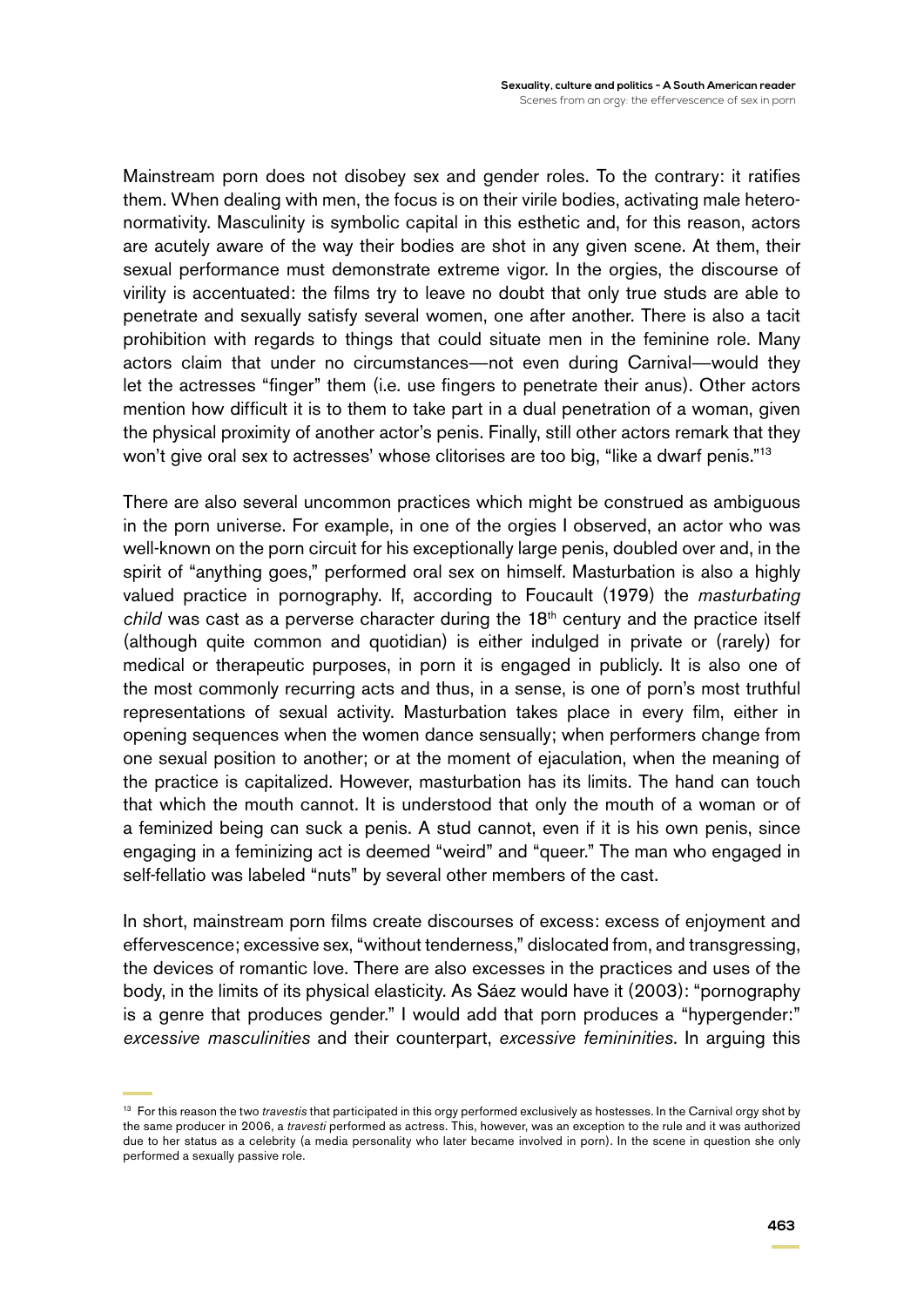I move away from the viewpoint of radical feminism that has applied to porn a too simplistic understanding of power. For those authors, the feminine body which is sold in porn is basically an object configured by a dominant male desire which inserts itself into the feminine body, turned into an object of enjoyment and, alienated sexually by the same token.<sup>14</sup>

In analyzing female bodies and performances in orgy films, I have asked myself, "Are the men and women involved in these films situated at opposite poles of a dominator/ dominated spectrum?" I believe that porn constructs both genders and bodies, male and female, according to the same logic of excess. When it involves a woman, however, excess is transgressive, even when it is heteronormative.

Just like male actors present themselves as hypervirile and macho, actresses adopt the role of super females. Their bodies are exuberant and their clothes and makeup reinforce accepted ideals of femininity. At the same time, during sex, the women violate the attitudes traditionally attributed to women: docility, gentleness, delicacy and vulnerability. Although restricted to a female role (that of the sexually passive, penetrated), they practice an irreverent form of sex that highlights their agency, clearly saying what they want and how they want it. Using performative expressions such as "do it," "give it to me," "stronger," "harder," they make explicit their forms of pleasure and challenge the innocence generally attributed to women's sexuality by society. If men's excessive masculinity is made explicit in their strength and in their ability to maintain erections for long periods, to vigorously and even violently penetrate, among other feats, excess for women consists in withstanding vigorous or violent penetration for long periods and in other complex practices. In heterosexual porn, women always face greater challenges when it comes to engaging in sexual practices.

In this style of pornography, then, the body and sex can be interpreted as sites for shifting meanings of "woman," wherein excessive acts which contradict the normal model of female sexuality symbolically masculinizes women.<sup>15</sup>

<sup>14</sup> Catharine MacKinnon and Andrea Dworkin (cf. Mackinnon 1987, 1993; Mackinnon & Dworkin, 1998), leaders of U.S. radical feminism, claim that pornography causes violence to women, crimes of misogyny, sexual discrimination and the propagation of hierarchical gender inequalities. According to these authors, the submission of women performed in porn by subjecting women to acts of humiliation, beatings, making women beg, or making them kneel while performing oral sex, sex with animals, or in any type of scene in which the feminine body is exhibited being violated.

<sup>15</sup> Carol Vance's edited collection *Pleasure and danger* (1984) opened up a complex set of gazes and postures within feminism, cultural critique and within studies of pornography itself. This new perspective denies that the model of domination and coercion is the only possible way to look at sexuality. It also questions the view that gender must be looked at through the lens of sexuality and domination, criticizing the restrictions on women's sexual behavior proposed by certain radical feminist propositions. In this new perspective, body, pornography and sex are spaces for the political re-signification of women and sexual minorities. Pleasure becomes something we must reflect upon, along with the alternative methods and sexual choices involved in achieving it (c.f. Gregori: 2004). This approach has informed a large portion of today's feminist understandings, and those of Queer Theory. At the same time, it has blazed a trail over the past decades for studies of sadomasochistic and fetish porn, as well as transgender and gay/lesbian studies. Among the most relevant, see Gayle Rubin (2001) and Pat Califia (1994). It also has contributed to so-called "post-pornography." However, one must admit that, regarding women and feminine pleasure, most engagements among new directions in porn/sex/gender studies have privileged lesbian relationships and the emerging lesbian porn—also seen as rather politically correct. In this article I engage this new intellectual direction to think about the re-signification of women's bodies within mainstream porn.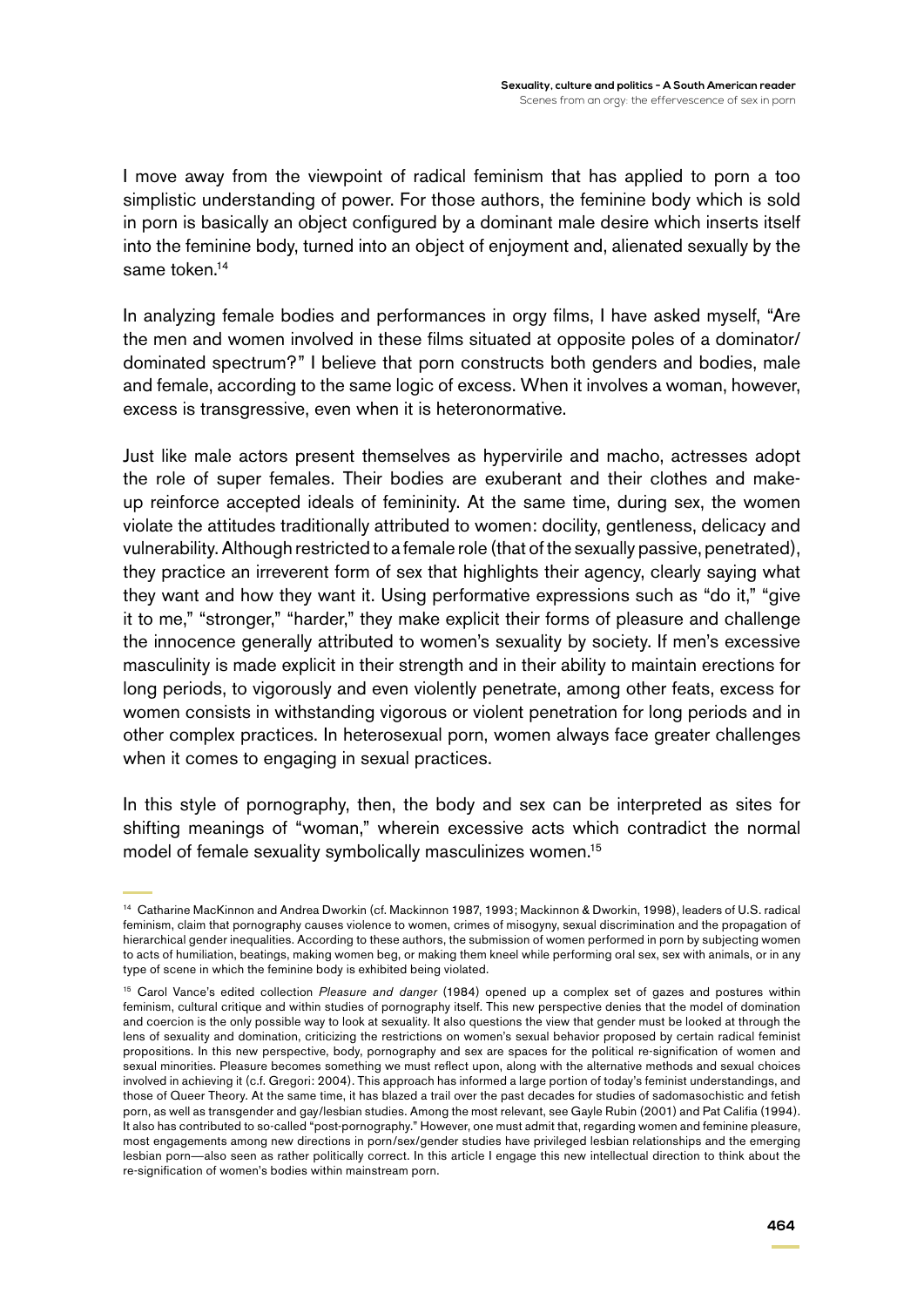Let us return to the practices themselves, however. In porn films that focus on sexual intercourse between two people, one sees a certain scheme repeated with regards to sex which sets up a series of sexual positions in a given sequence. This style—which I label *choreographic*—can be summed up as follows: 1. rapid and ardent mouth-to-mouth kisses; 2. rapid kisses on the woman's breasts (speed is key here as porn esthetics concentrates on genitals and penetration, without wasting time on preliminaries); 3. the woman performs oral sex on the man (generally the woman begins the oral sex round); 4. the man performs oral sex on the woman; 5. two or three positions involving vaginal penetration are performed in sequence; 6. two or three positions involving anal penetration are performed in sequence (in all positions the woman's face and body must always be visible); 7. finally, the male ejaculates.

Orgies violate this carefully choreographed scheme. The number of people who participate in the scene and the character of the film allow for other sorts of dispositions. Given that the orgies are set during Carnival, they generally begin with dancing and drumming, with Carnival band dancers and drum sections in evidence. Samba music and moving bodies—particularly those of the actresses, become the main focus of the opening scenes. After a good dose of samba (which the carioca producer often substitutes with Brazilian funk, or even the hymn of a local soccer club), the sex sequences begin. The director attempts to conduct the scene, explaining what needs to be done, but the cast (either through experience or effervescence) generally conducts itself. Sex always begins with vaginal penetration and, although some male-female pairs get established as more or less "stable" couples, participants generally switch partners after a few minutes of coitus.

In this exchange, some female-female couples join. It is well known that, in porn, sex between two or more women (classified as *lesbo* or *lesbian*) is quite frequent and common, and makes up one of the larger porn markets. Lesbian scenes are standard in mainstream porn and, although some films are entirely dedicated to this theme, there are no producers currently specializing in these films in Brazil (although there are several gay film producers). Sex between women is thus part of the hetero porn scene and it follows a given logic: that of "stimulating a certain masculine voyeur desire" (Gregori, 2004:244). In the orgies, as is the case in many other types of porn films, men frequently show up during the lesbian sex scenes to penetrate one or both women. This seems to "remove" the women from an "incomplete" seduction by forming a "*m*énage à *trois*" scenes which may also form with two men and a woman. Threesome performances are in fact very common, although there is no sexual contact between the men involved—a practice reserved for *bisexual* porn.

When trios are formed by two men and one woman, oral sex is practiced in conjunction with penetration. Alternatively, dual penetration (or "DP") takes place, where the woman is simultaneously anally and vaginally penetrated. Other practices also take place occasionally, such as dual vaginal and dual anal penetration, although these rarely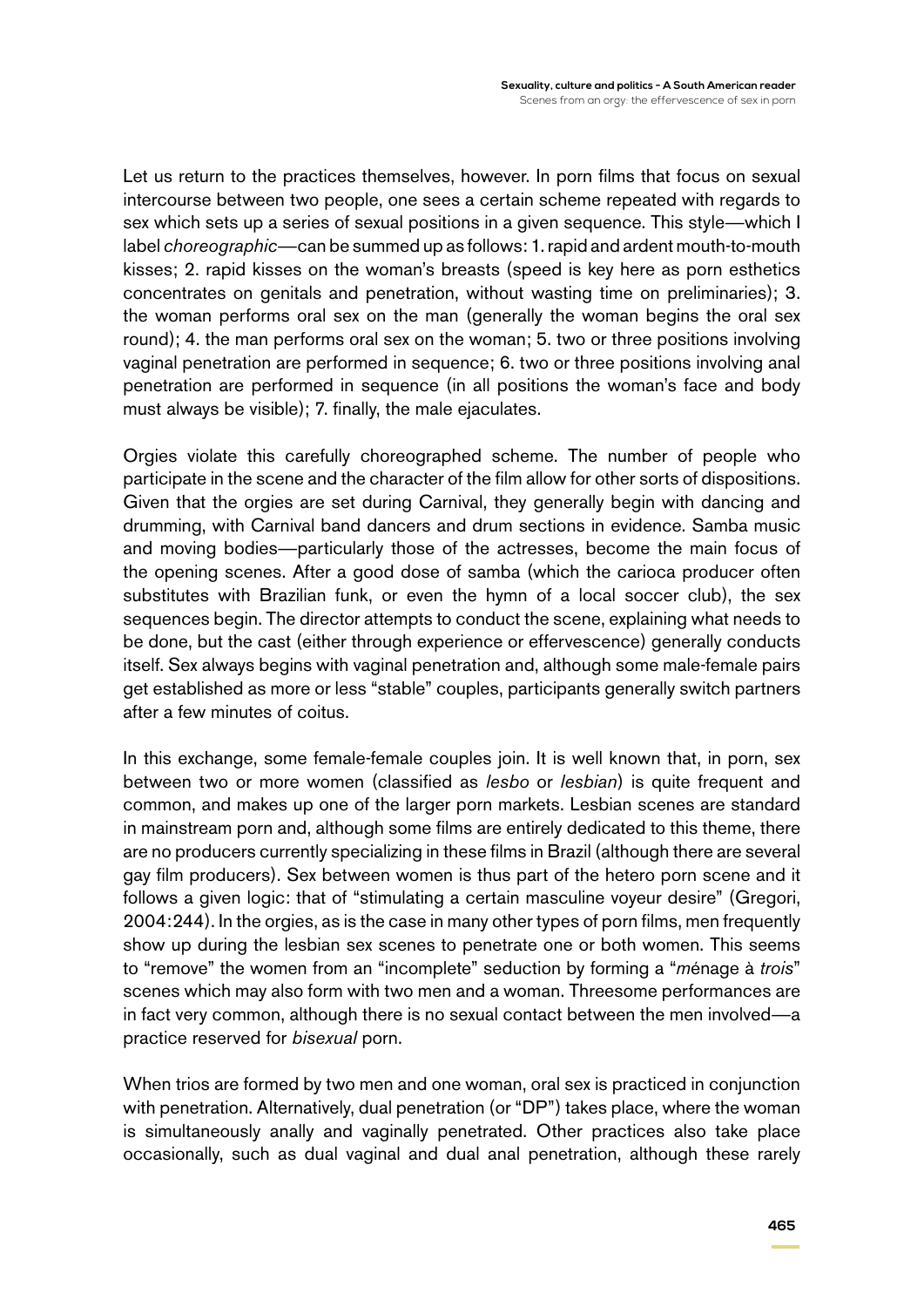occur in Carnival orgies. The number of participants in any given situation depends upon the amount of "disorder" and chance involved at each event. Trios can suddenly turn into quartets or quintets. In such group sex arrangements, one always finds a larger number of men and generally only one or two women: what is known as a "gang bang."

Summing up, then, porn highlights a number of sexual taboos and erotic fantasies. In orgies, many of these are simultaneously exhibited, becoming paroxysmal moments of sublime pleasure.

### **The consummation of the orgy**

Nothing in conventional porn ends without ejaculation. The penis constitutes one of the main narrative threads. In this esthetics men's bodies become fragmented and ultimately are codified in their reproductive organ. However, the symbolic capital of the penis is enormous. Emphasis is placed upon its size, the amount of time it spends erect and, especially, upon its ejaculation capacity. Masculine ejaculation is the *sine qua non* for the representation of pleasure in porn. All the films highlight the moment in which semen shoots over women's mouths, faces, buttocks or breasts. Feminine ejaculation, by contrast, is invisible, and other arrangements must be made in order to represent female joy: groans and words become important signifiers.

This symbolic framework is maintained in the orgies. After four hours, as interactions are reaching their peak and sufficient material has been filmed, the cast begins to consummate their sexual activities. The ejaculations start slowly, at first. Every single one, without exception, must be filmed. Since the number of performers is always higher than the number of cameras, this stage requires slowing down the action. Following the law of excess that characterizes this sort of porn, male extras are called in to participate in the final scene together with the actors. Some people thus continue to have sex while others are wrapping up the film's final phase. Actors and actresses know by heart what needs to be done. They know the bodily postures and gestures that permit complete detailed coverage of the ejaculation, achieve porn's performative goals. Regardless, the director interferes to coordinate the arrangements.

Some women get down on their knees while three or four studs ejaculate in turn upon their breasts. To maintain the obligatory heteronormativity and masculinization of this event, the male actors take care not to accidentally spray sperm upon each other. In the room corners, several actors shoot their sperm into the mouth and over the face of an actress with whom they have had sex. At the same time, other actors await their moment of consummation, masturbating or penetrating their partner. Ejaculation over buttocks is quite common in orgies, once again emphasizing the general glorification of the ass in porn, and in Carnival-themed porn in particular.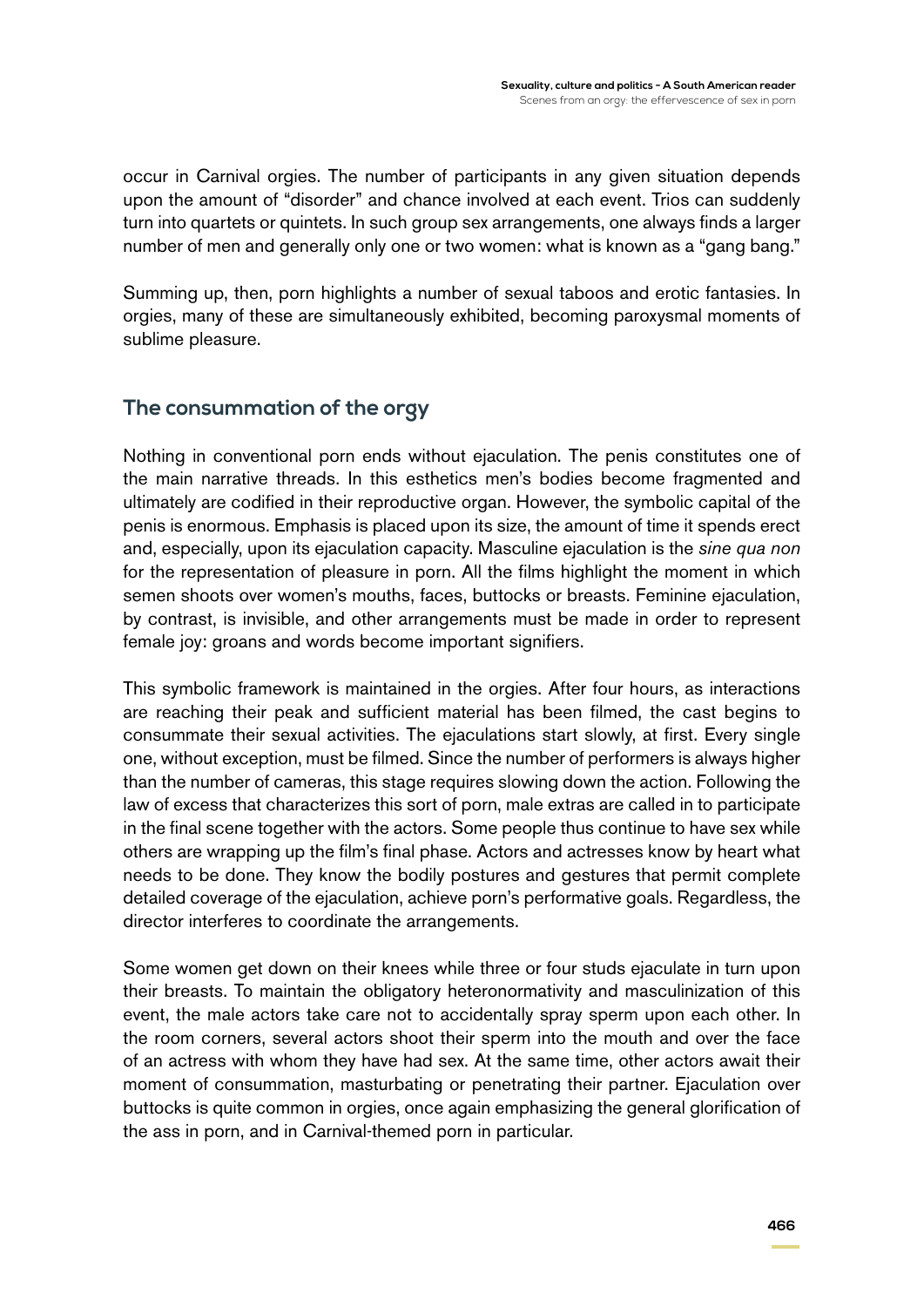Ejaculation, while lasting only instants, indicates the successful encounter of bodies, desires, sex, and pleasures. These few effervescent seconds are thus converted into spectacle through the lens of porn.

## **Orgies and Carnival: final considerations**

Why do hetero porn films so value Carnival as a theme? These final remarks seek to interpret the relationship between orgies and the "disorder" of sex and Carnival, to generate interrogations further relevant to other kinds of porn orgies as well.

To popular wisdom, Carnival is a period of permissiveness and, in particular, of corporeal permissiveness, involving gender and sexuality. During this period, it is common for strangers to kiss in the mouth (in a country where that sort of kiss would otherwise mark an erotically charged liaison) and couples are allowed to display their sexual intimacy in public to degree much higher than it would be advisable otherwise. During Carnival men can cross-dress without that being considered a social transgression. *Carnivalization* opens social reality to other possibilities. The literature portrays Carnival as a liminal stage in which "everything is turned upside down" (Maffesoli, 1993:110). According to Bakhtin (1984), Carnival inverts binary oppositions. In refering to the Middle Ages, he claims:

> As opposed to the official feast, one might say that carnival celebrated temporary liberation from the prevailing truth and from the established order; it marked the suspension of all hierarchical rank, privileges, norms, and rohibitions. Carnival the true feast of time, the feast of becoming, of change, of renewal. It was hostile to all that was immortilized and completed (Bakhtin, 1984:10).

These views echo those by Roberto DaMatta (1979) and by Victor Turner. In his *Ritual Process* (1989), Turner speaks of rituals which *invert status,* emphasizing those behaviors in life that are normally illicit, extravagant, or repressed become temporarily permitted during Carnival. DaMatta (1979:132) explains that Carnival calls into being a "transformation of the everyday hierarchy into the magic equality of a fleeting moment." As Bakhtin puts it (1984), Carnival's main principle is that laughter. It is a space for misunderstanding, for *playfulness*; a diversion or a "situation dominated by the liberty that is the result of the temporary suspension of the rules of a repressive heirarchy" (DaMatta, 1979:38).

Configured as a public event for fleeting misunderstandings inserted into our social itinerary, carnival is the ideal context for the representation of a hetero orgy. Mainstream Brazilian porn values the social imagination that surrounds Carnival and uses it to narrate the most effervescent sexual moment in pornography (the orgy). From this perspective, Carnival can also be thought of as a manistream event that ritualizes sexual practices which escape the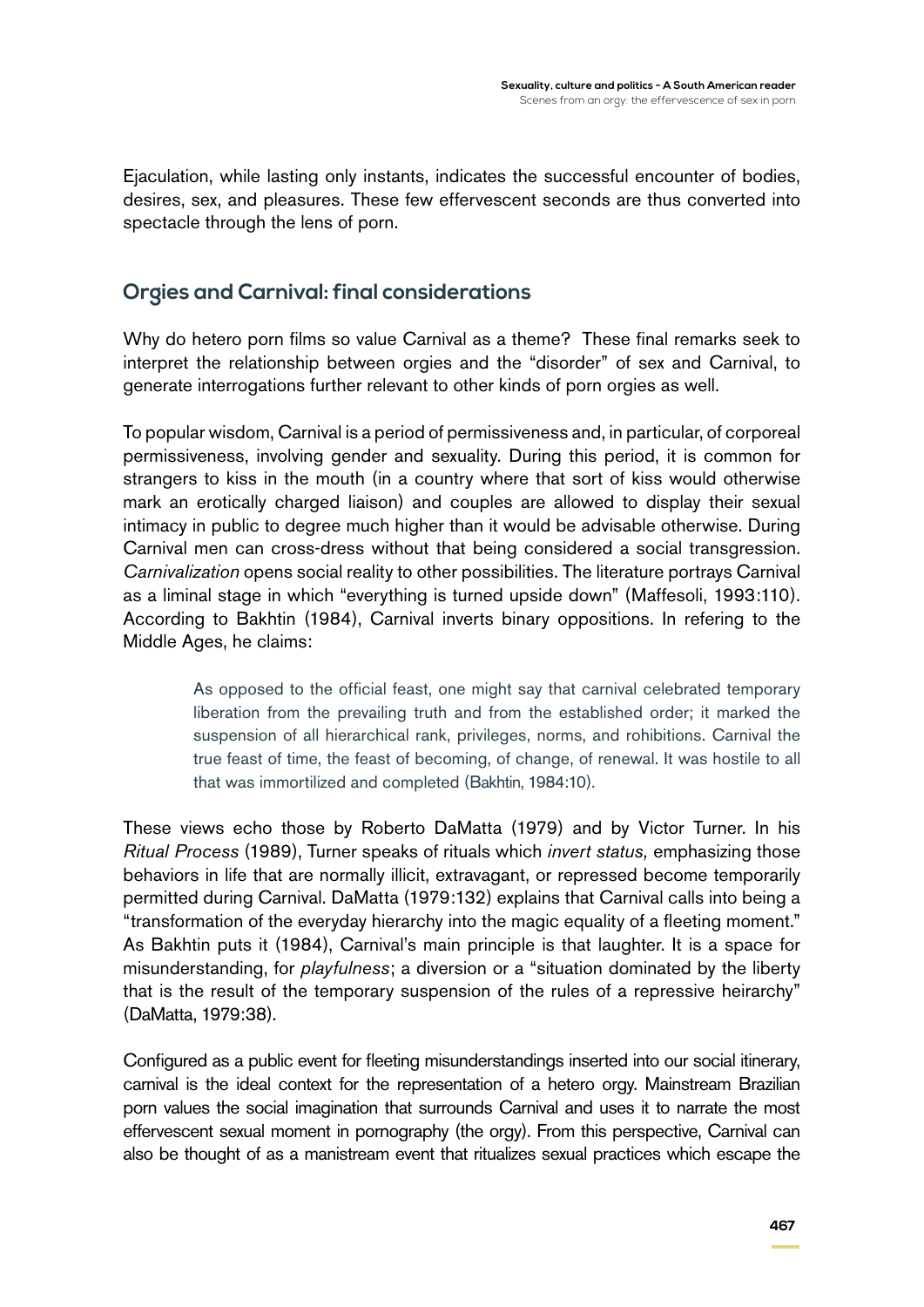everyday. In other words, the transgression implicit in those practices in the context of Carnival becomes a temporary inversion.

The hetero sex that is established as the "correct" matrix for sexuality finds a moment of public frenzy that is accepted and even admired: Carnival is enjoyed by millions of people every year as a period of excess before we supposedly enter into the spiritual peace of Easter. Other kinds of contexts for orgies that bring together people of opposite biological sexes (such as the aforementioned swingers' bars or private parties) are currently less utilized by the pornographic industry. On the one hand, thinking in practical terms, orgies often cost more money to set up than producers can afford. On the other, this only seems to highlight the fact that Carnival is a dominant space for heterosexuals to enter into otherwise prohibitted sexual games. Different from the Carnival that takes place in public in the presence of all sorts of people, swingers parties and sex clubs are restricted to the shadows and to private or semiclandestine spaces attended by people who engage in practices or profess desires that are dissident from the mainstream.<sup>16</sup>

This leads me to ask yet another question, whose answers can only be truly explored with further research: why have orgies set during Carnival become less common in Brazilian gay porn? While more producers have begun filming hetero Carnival orgies, gay orgies of this type have largely disappeared from the Brazilian market. During my research, I was told that the consumers were rejecting the genre, but the directors didn't know why. It was suggested that the rejection was maybe due to the kind of set-up used in those films, but I'd also say it has to do with the way that bodies are exposed in them.<sup>17</sup> I also believe that the current lack of production of these films may be due to the fact that gay consumers recognize other sorts of scenarios as acceptable for orgies, aside from Carnival. Pornography uses real situations in order to give an air of authenticity to its representations. Thus spaces such as saunas, pools, farms, dark rooms, motel rooms or even the living room of an apartment may appear to be a more adequate setting for orgies, given current conventions in homoerotic experiences. Carnival may thus not represent a mainstream theme for orgies in gay social circuits.

<sup>&</sup>lt;sup>16</sup> Norms exist, however, in every apparently "abnormal" scene. Swing, for example, has become established by transgressing the ideal of intimacy and employing a different fidelity logic than the one that regulates regular couples. It is a sort of "controlled infidelity" which is consensual and open, one might say. At the same time, the exchange of couples is in reality an exchange of women. Eroticism between two men is a transgression of the norms of the swingers' scene. It only happens on occasion and with a great degree of discretion—at least as far as I was able to observe during my ethnographic visits to the São Paulo swingers clubs where porn actors and actresses worked.

<sup>17</sup> In my doctoral thesis (2010) I explain that gay films contain "another gaze": another mechanism of focusing on and exhibiting bodies and sex acts, which are different from those presented in conventional hetero porn films. During my research I saw that this language was not always held on to in gay Carnival orgies and my hypothesis is that this is one of the reasons why these films have been poorly received. Also, some porn directors and producers claim that the public for gay films is more demanding with regard to product quality in terms of general esthetics and performance. Because porn orgies are expensive and hard to organize, producers are taking a big risk if it turns out that they do not meet their viewers' expectations. Some foreign producers have invested in orgies with Brazilian actors. One of the most well known is the series called *Suruba, by AMG Brasil*, an affiliate of the American *Athletic Model Guide*. In these cases, the videography and technical quality have been much improved and maximal performances were demanded from the actors, perhaps due to the demands of a foreign gaze which sees in Brazilian bodies an admixture of sex, race and eroticism. This view of Brazilians "exoticism" and "flavor" appears in several of these presentations through symbols such as music, tropical fruits and natural backdrops. I thank Osmundo Pinho for suggesting this to me.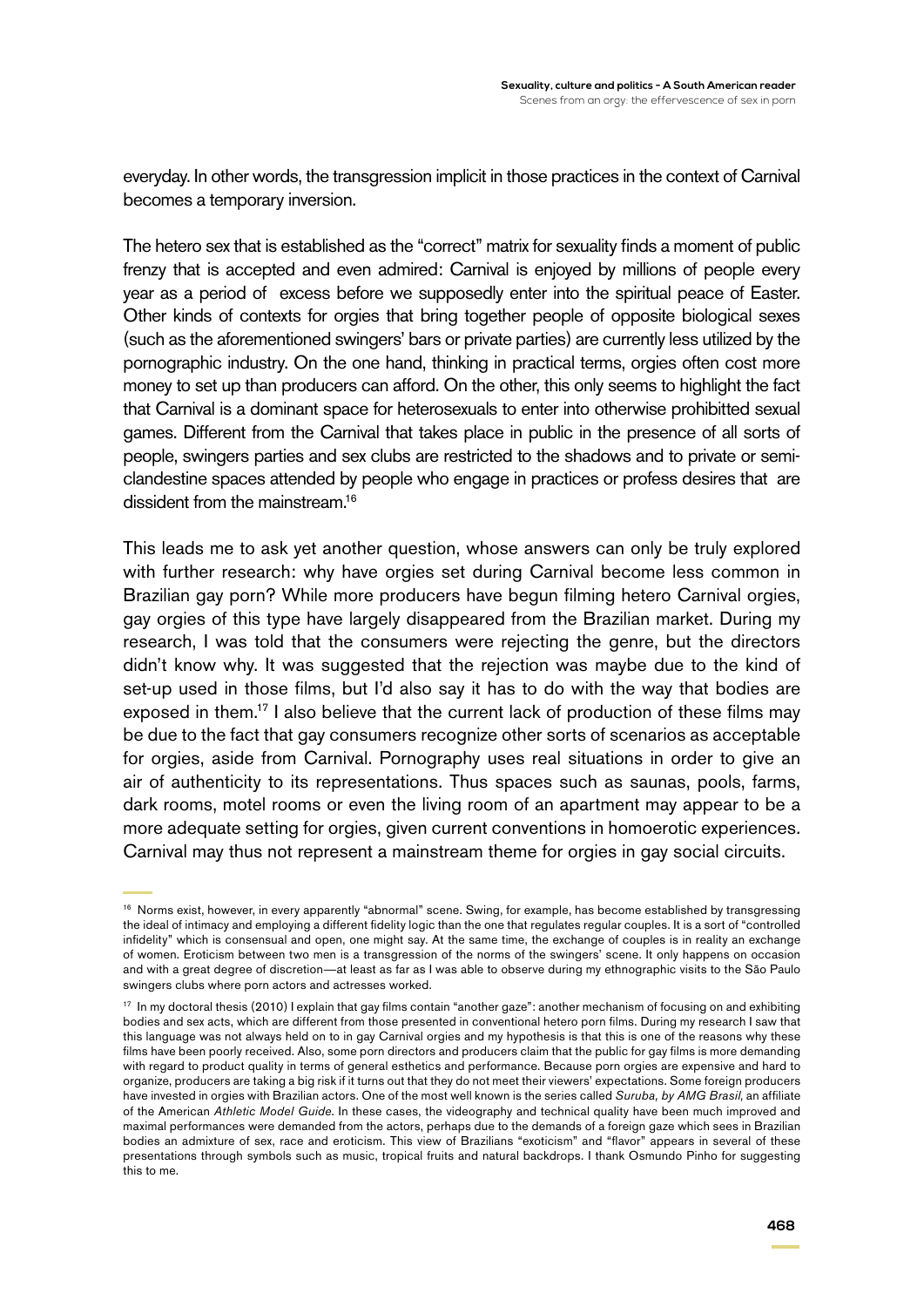Finally, I believe that we can use orgies—the object of this particular ethnography—to guide some readings of Carnival in the same way that Carnival can be used as a lens through which to view the hetero porn orgy. Beginning with the gender positions that are established in the orgy (especially the male and masculinized positions), one can relativize the "inversion of values" that Carnival supposedly represents. In looking at the orgy, we can see that even though it is apparently "free from rules" with regards to sexual practice, it maintains explicit gender norms. On the one hand, this has to do with the methods of porn production itself, which seek to avoid mixing styles or conducting "ambiguous gender arrangements," so to attend to the various porn consuming audiences who should, according to the logic of the market, remain separate. In other words, according to the porn producers, a hetero film should not involve itself in "gay games" in the same way that a gay film does not include women. Such boundaries are crossed in *bisexual* films—a porn genre hardly produced or consumed in Brazil.

I also believe that existing norms of hetero orgy porn can be interpreted through Carnival itself. Probably not "everything gets turned upside down" during Carnival. Many men dress as women and are permitted to "play" with gender, wear red lipstick, wear miniskirts, high heels and slap their male friends' butts precisely because the game can be seen as a way of ratifying their masculinity. Rules are maintained in this universe of values and the fact that people may engage in some dissident sexual experiences during the festival does not mean that heteros turn gay during Carnival, that gays turn hetero, that buffoons become kings, and the rich poor. Certain inversions never take place, even temporarily.

As Don Kulick has pointed out (1998), trasvestis in Salvador avoid going out the streets during Carnival because they believe that exposing themselves to the crowds increases the risks that they will be subjected to violence and aggression. Kulick's ethnography shows that this in fact does occur. Like Carnival, pornography mantains and recreates rules for a situation that is considered to have none. Although orgies stage dissident sexual practices such as dual and triple penetrations and group sex with no condoms, it prohibits sexual acts—and even erotic playfulness—between men. Pornography in general offers plenty to think about how sexual transgressions or dissidence can simultaneously co-exist with obedience to, and the repetition of norms.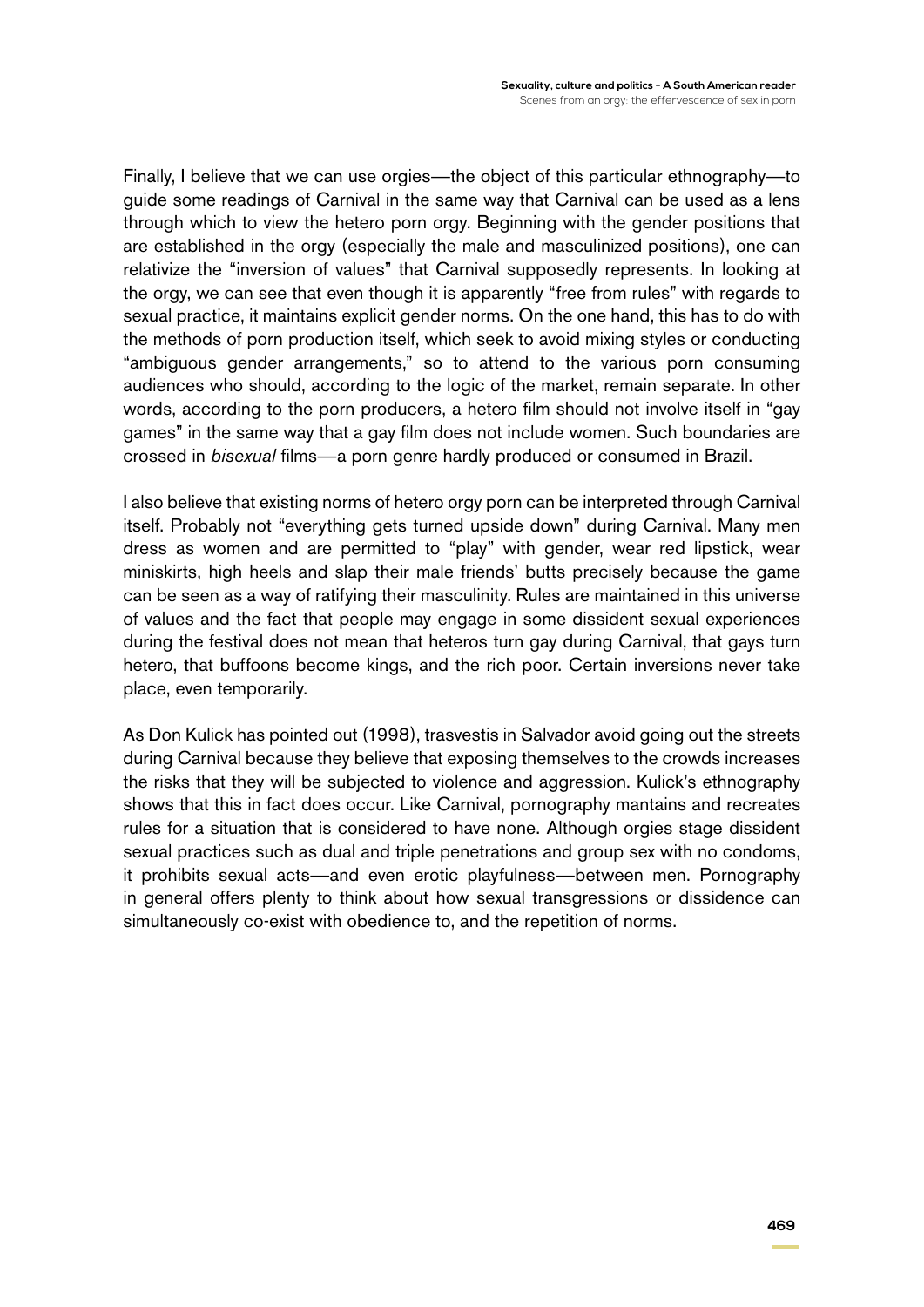### **References**

BAKHTIN, M. 1984. *Rabelais and his world*. Bloomington: Indiana University Press.

CALIFIA, P. 1994. *Public Sex, the Culture of Radical Sex*. San Francisco: Cleis.

CLOWES, B. 1993. *Pro-Life Activis's Encyclopedia Stafford*. Stafford: American Life League.

DA MATTA*,* R.*.* 1979. *Carnavais, malandros e heróis*: para uma sociologia do dilema brasileiro. Rio de Janeiro: Zahar.

DIAZ-BENITEZ, M. E.. 2010. *Nas redes do sexo : os bastidores do pornô brasileiro*. Rio de Janeiro: Zahar.

ELIADE, M. 1959. *Initiation, rites, sociétés secrètes*. Paris: Gallimard.

FOUCAULT M. 1979[1976]. *The History of Sexuality Volume 1: An Introduction*. Robert Hurley (translator). London, Allen Lane.

GREGORI, M. F. 2004. Prazer e perigo: notas sobre feminismo, Sex-Shops e S/M. In: PISCITELLI, A; GREGORI, M. F. e CARRARA, S. (Eds.). *Sexualidades e saberes*: Convenções e fronteiras. Rio de Janeiro: Garamond Universitária, p. 235256. [English translation in this volume.]

GRIMES, R. 1996. Ritual Criticism and the Infelicitous Performances. In: GRIMES, Ronald (Ed.). *Readings in Ritual Studies*. New Jersey: Prentice Hall.

KOVEL, J. 1991. The Antidialectic of Pornography. In: KIMMEL, M. (Ed.). *Men confront Pornography*. New Cork: Meridian, p. 153167.

KULICK, D. 1998. Travesti*: sex, gender and culture among Brasilian transgendered prostitutes.*  Chicago: The University of Chicago Press.

LEITE, J. 2006. *Das maravilhas e prodígios sexuais.* A pornografia bizarra como entretenimento. São Paulo: Fapesp/Annablume,

MACKINNON, C. 1987. No a moral issue. In: MACKINNON, C. *Feminism unmodified*. Cambridge, Mass: Harvard University Press.

\_\_\_\_\_\_\_\_\_\_\_\_\_\_. 1993. *Only Words*. Cambridge: Harvard University Press,

MACKINNON, C. and DWORKIN, A. 1988. *Pornography and Civil Rights: a New Day for Women's Equality.* s/d.

MAFFESOLI, M. 1993. *The Shadow of Dionysus: A Contribution to the Sociology of the Orgy*. Albany: SUNY Press.

MAUSS, M. 1967[1905] *Essay on Seasonal Variations of Eskimo Societie*. Translated by Margaret Ione Fett and Henri Beuchat. Victoria, Australia: Monash University.